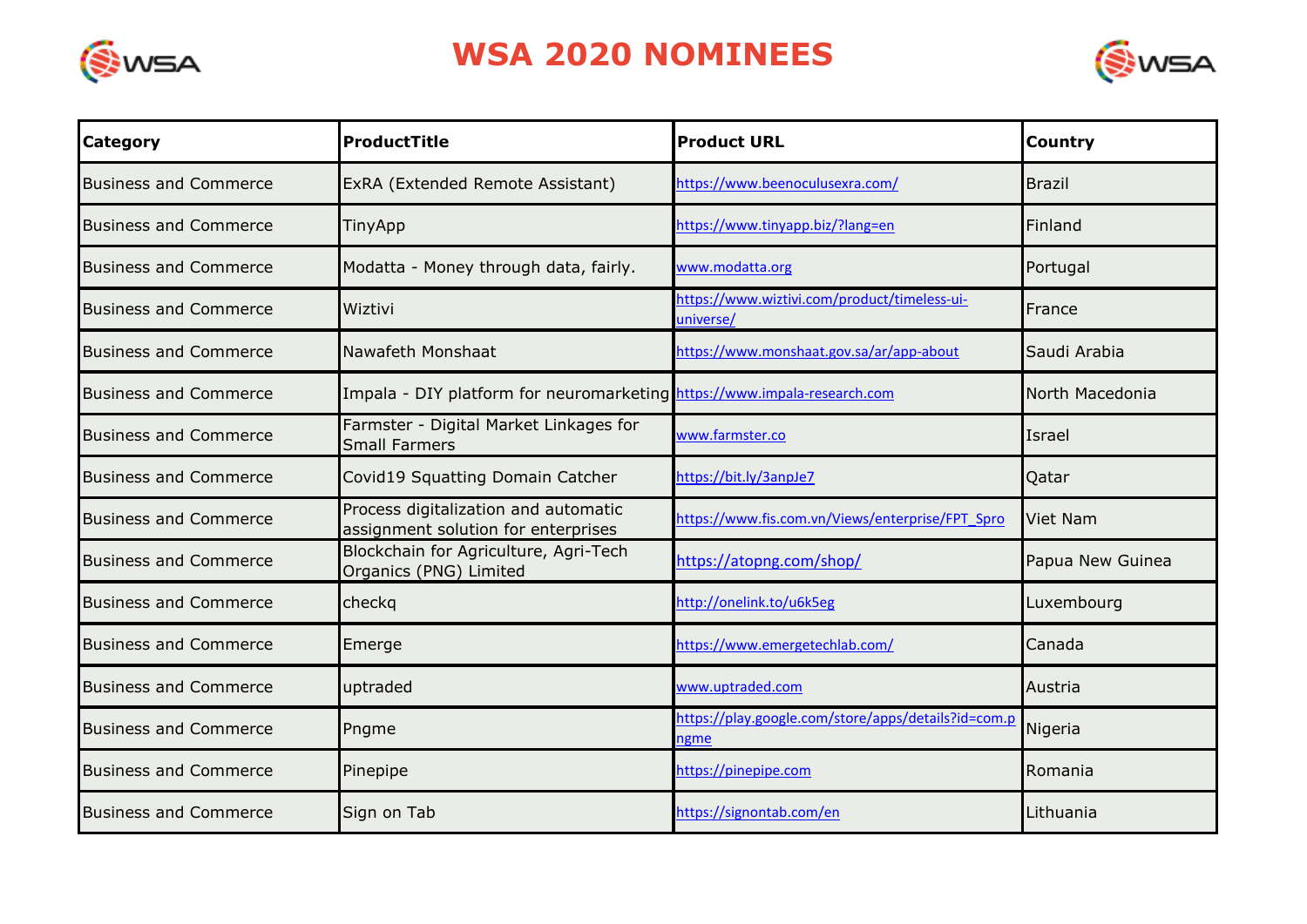



| <b>Business and Commerce</b> | <b>TransPi</b>                        | transpi.co                                                                            | Iraq           |
|------------------------------|---------------------------------------|---------------------------------------------------------------------------------------|----------------|
| <b>Business and Commerce</b> | Übank                                 | https://ubankapp.com/                                                                 | Chile          |
| <b>Business and Commerce</b> | <b>SmartPurse</b>                     | https://smartpurse.me/                                                                | Switzerland    |
| <b>Business and Commerce</b> | OriginalMy                            | https://originalmy.com                                                                | Estonia        |
| <b>Business and Commerce</b> | Agrapp                                | https://www.agrapp.co/#/                                                              | Colombia       |
| <b>Business and Commerce</b> | Nowports                              | https://nowports.com                                                                  | Mexico         |
| <b>Business and Commerce</b> | Jariah Platform                       | Jariah.co                                                                             | Thailand       |
| <b>Business and Commerce</b> | Jego Trip                             | Ittp:// 陡顶,<br>https://pan.baidu.com/s/1J8GVleGwUm0kq China<br>111+0-06FA +BT-IT. 3F- |                |
| <b>Business and Commerce</b> | Orgnostic                             | https://orgnostic.com/                                                                | Serbia         |
| <b>Business and Commerce</b> | Intigriti                             | https://www.intigriti.com/                                                            | Belgium        |
| <b>Business and Commerce</b> | Mytindy                               | https://www.mytindy.com                                                               | Morocco        |
| <b>Business and Commerce</b> | Atlaz                                 | https://atlaz.dk                                                                      | <b>Denmark</b> |
| <b>Business and Commerce</b> | Servido app                           | http://www.servido.app                                                                | Guatemala      |
| <b>Business and Commerce</b> | Colombo Tea e-Auction                 | https://colomboteaauction.azureedge.net                                               | Sri Lanka      |
| <b>Business and Commerce</b> | Innocom                               | http://innocom-dz.com/                                                                | Algeria        |
| <b>Business and Commerce</b> | ForLogistic                           | forlogistic.com                                                                       | Poland         |
| <b>Business and Commerce</b> | La Plaza Shopping eCommerce Solidario | https://www.laplaza.shopping                                                          | Panama         |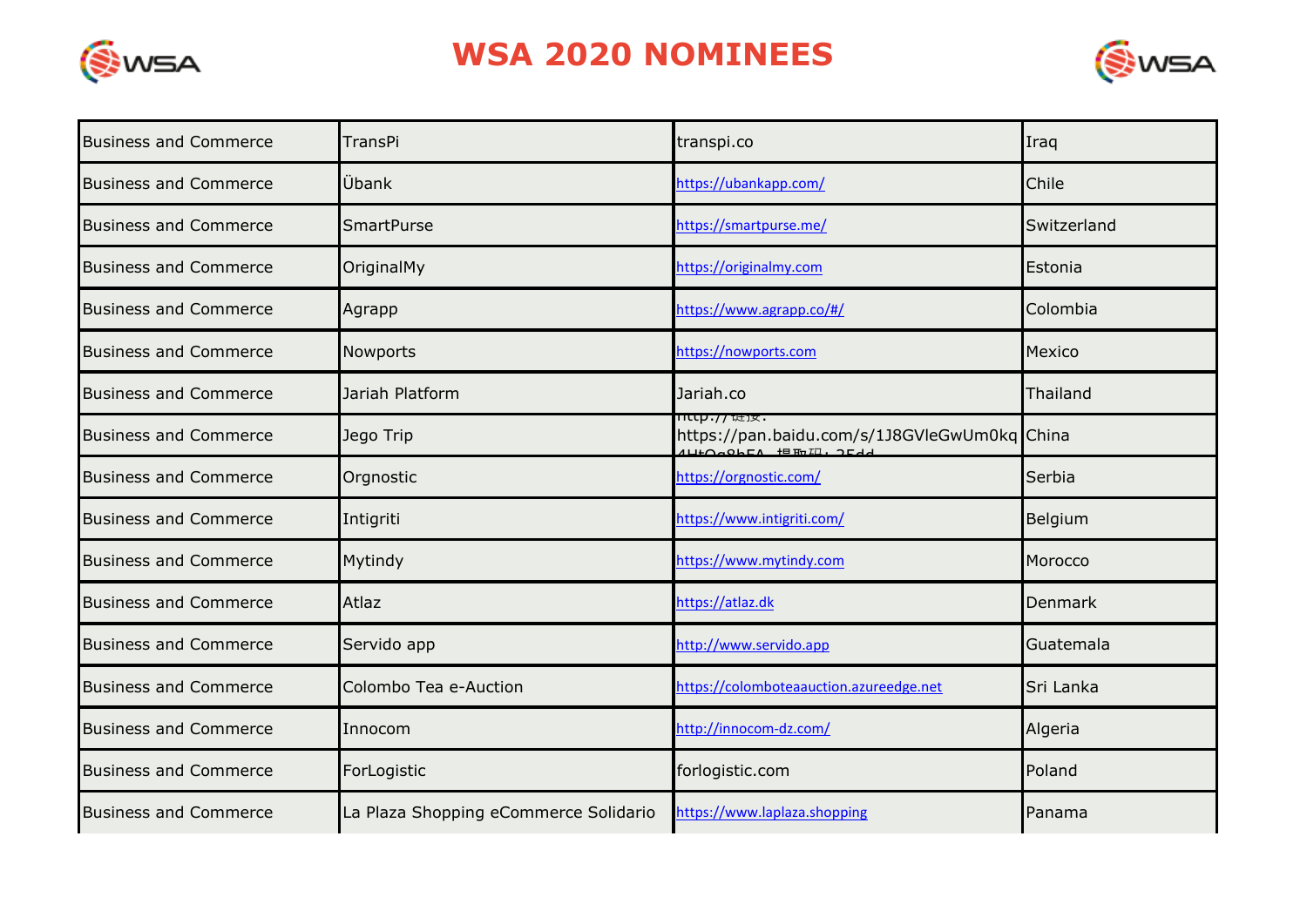



| <b>Business and Commerce</b> | Sindabad.com                    | https://sindabad.com/                                    | Bangladesh                       |
|------------------------------|---------------------------------|----------------------------------------------------------|----------------------------------|
| <b>Business and Commerce</b> | <b>KudiGo</b>                   | http://www.kudigo.com                                    | Ghana                            |
| <b>Business and Commerce</b> | Ebutelo                         | http://www.ebutelo.com                                   | Congo, Democratic<br>Republic of |
| <b>Business and Commerce</b> | Conteshop                       | https://conteshop.by/?welcome=1                          | <b>Belarus</b>                   |
| <b>Business and Commerce</b> | tecqil                          | http://www.tecqil.com                                    | Gambia                           |
| <b>Business and Commerce</b> | Bluering                        | http://www.bluering.com                                  | Lebanon                          |
| <b>Business and Commerce</b> | <b>AUMENTA STUDIO</b>           | https://aumenta.co/                                      | Paraguay                         |
| <b>Business and Commerce</b> | Chatforce.tech                  | http://Chatforce.tech                                    | Spain                            |
| <b>Business and Commerce</b> | ProjectBASS                     | http://ProjectBASS.org                                   | Philippines                      |
| <b>Business and Commerce</b> | Startups Indonesias             | http://pitch.startupindonesia.co/<br>startupindonesia.co | Indonesia                        |
| <b>Business and Commerce</b> | Operaize - Cognitive Operations | https://www.operaize.com/                                | Germany                          |
| <b>Business and Commerce</b> | Whispli                         | https://www.whispli.com                                  | Australia                        |
| <b>Business and Commerce</b> | Khadim                          | http://www.khadim.af                                     | Afghanistan                      |
| <b>Business and Commerce</b> | <b>CropFix</b>                  | http://cropfixapp.com/                                   | Palestine                        |
| <b>Business and Commerce</b> | Digital Lending Platform        | https://Ailend.io                                        | Albania                          |
| <b>Culture and Tourism</b>   | <b>Tutor Indigenous</b>         | www.needatutor.com.au                                    | <b>Australia</b>                 |
| <b>Culture and Tourism</b>   | Goloca                          | https://goloca.mv                                        | <b>Maldives</b>                  |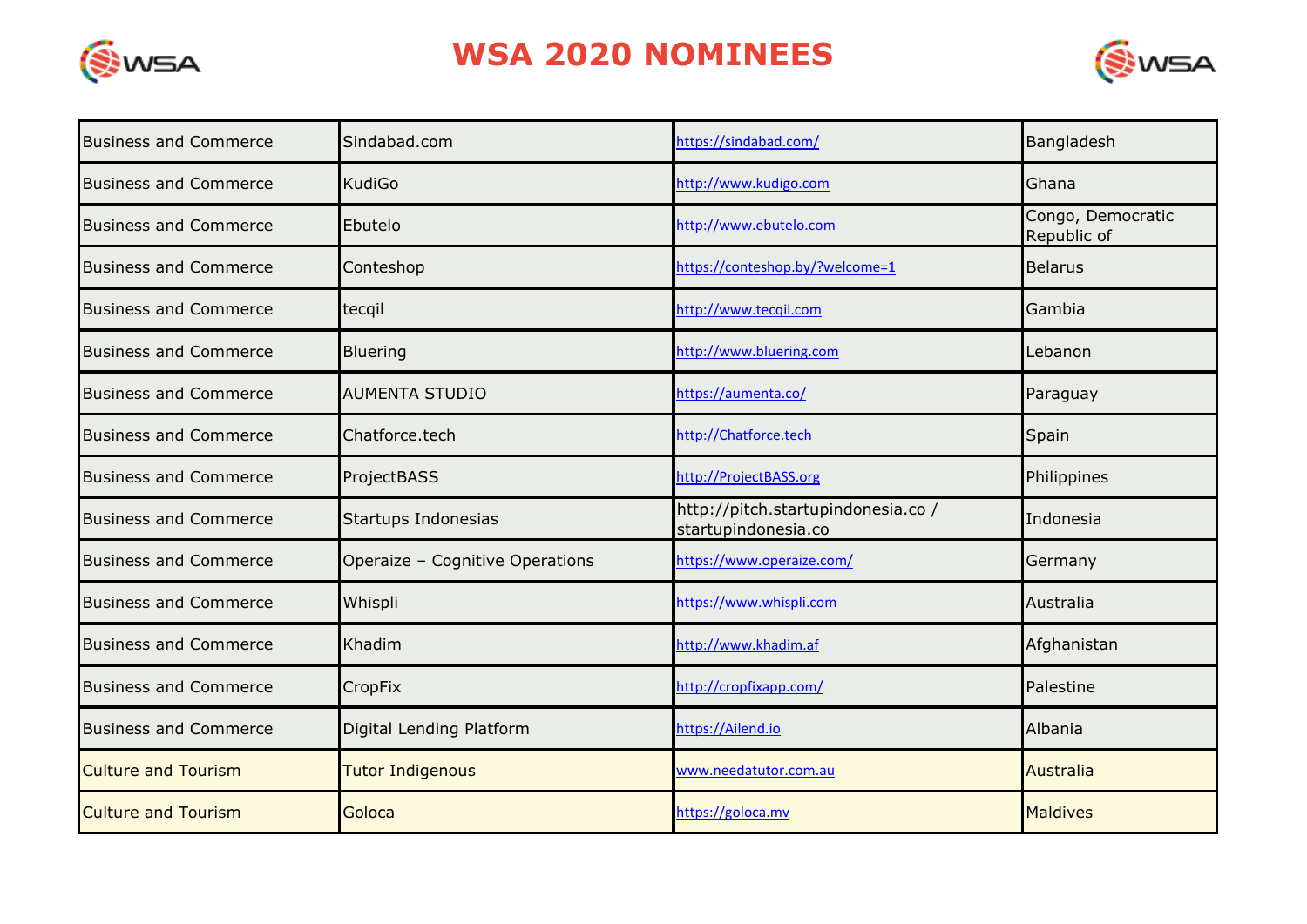



| <b>Culture and Tourism</b> | <b>Web Design Museum</b>                                                       | https://www.webdesignmuseum.org                                               | <b>Czech Republic</b> |
|----------------------------|--------------------------------------------------------------------------------|-------------------------------------------------------------------------------|-----------------------|
| <b>Culture and Tourism</b> | <b>LUGGit</b>                                                                  | https://luggit.app/                                                           | Portugal              |
| <b>Culture and Tourism</b> | <b>Musea</b>                                                                   | https://www.musea.art.br                                                      | <b>Brazil</b>         |
| <b>Culture and Tourism</b> | Travaxy - accessible travel solutions                                          | http://data.travaxy.com/                                                      | <b>Israel</b>         |
| <b>Culture and Tourism</b> | Augmented Reality Tour The Past is<br><b>Now</b>                               | https://www.vars.at/augmented-reality-tour/                                   | <b>Austria</b>        |
| <b>Culture and Tourism</b> | <b>Welcome to Qatar 2022</b>                                                   | https://www.gatar2022.ga                                                      | Qatar                 |
| <b>Culture and Tourism</b> | <b>Flight across the Atlantic</b>                                              | https://play.google.com/store/apps/details?id=lt.vrla<br><b>b.lituanica</b>   | Lithuania             |
| <b>Culture and Tourism</b> | Zerojet                                                                        | http://zerojet.com                                                            | Canada                |
| <b>Culture and Tourism</b> | Rentakub                                                                       | https://www.rentakub.com                                                      | Romania               |
| <b>Culture and Tourism</b> | <b>ThaiHand Massage</b>                                                        | https://thaihandmassage.com/                                                  | Thailand              |
| <b>Culture and Tourism</b> | Using Technology for Conserving the<br><b>Endemic Bird of Paradise species</b> | https://www.youtube.com/watch?v=jcuq2q-<br>w47o&feature=youtu.be              | Papua New Guinea      |
| <b>Culture and Tourism</b> | Live remote Creation Theater                                                   | https://landscape.com.mx/teatro-de-creacion-remota-<br>en-vivo-investigacion/ | <b>Mexico</b>         |
| <b>Culture and Tourism</b> | Wheel the World                                                                | https://gowheeltheworld.com/                                                  | <b>Chile</b>          |
| <b>Culture and Tourism</b> | Wode Maya (oh my God!)                                                         | https://www.youtube.com/c/WODEMAYAhttps://ww<br>w.youtube.com/c/WODEMAYA      | Ghana                 |
| <b>Culture and Tourism</b> | Navicup audio guide                                                            | https://navicup.com/audio-and-e-guides/?lang=en                               | Estonia               |
| <b>Culture and Tourism</b> | <b>AI Painting Recognition</b>                                                 | https://pan.baidu.com/s/1i7U-t6DfYMk-ZJySJaEC9A<br>提取码: nqwc                  | China                 |
| <b>Culture and Tourism</b> | Tango natural                                                                  | http://tangonatural.com/en/tn-tv/                                             | Serbia                |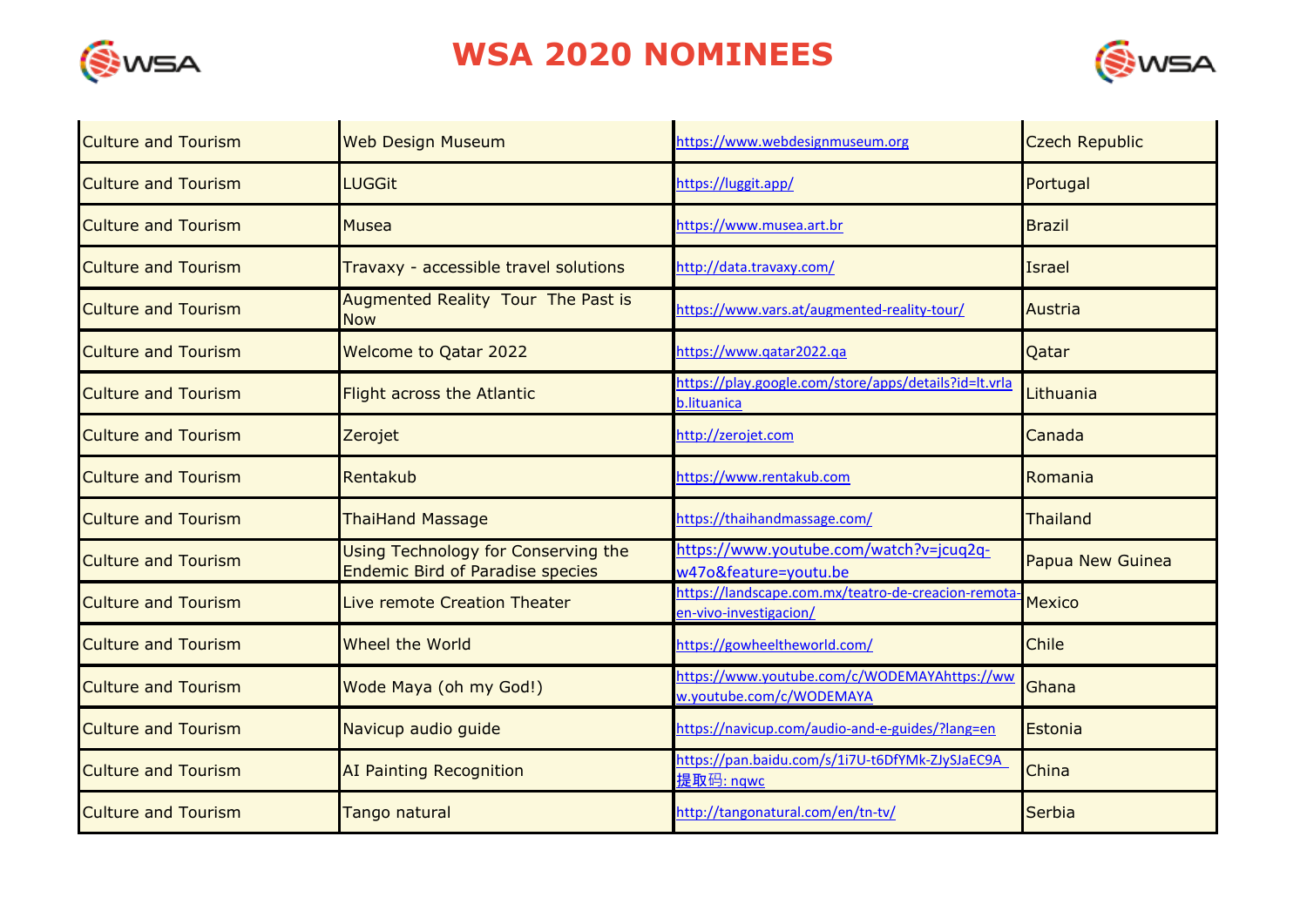



| <b>Culture and Tourism</b> | Plannr                                                                | https://plannr.eu/                                                                          | <b>Belgium</b>                  |
|----------------------------|-----------------------------------------------------------------------|---------------------------------------------------------------------------------------------|---------------------------------|
| <b>Culture and Tourism</b> | Miratti                                                               | http://Www.mirattibags.com                                                                  | <b>Morocco</b>                  |
| <b>Culture and Tourism</b> | Prodetur                                                              | nttp://mooule.prouetur.com/course/ anu<br>http://www.prodetur.com/proveedores_con Guatemala |                                 |
| <b>Culture and Tourism</b> | VouchersEye - Sri Lanka's First Online<br><b>Hotel Voucher System</b> | https://vouchers.themeresorts.com/                                                          | Sri Lanka                       |
| <b>Culture and Tourism</b> | <b>GHTT Booking</b>                                                   | https://play.google.com/store/apps/details?id=com.r<br>eservation.htt&hl=fr                 | Algeria                         |
| <b>Culture and Tourism</b> | <b>Good Travel</b>                                                    | https://goodtravel.de/                                                                      | Germany                         |
| <b>Culture and Tourism</b> | <b>Museum From Home</b>                                               | https://www.bbc.co.uk/events/enxcd4/live/c954wh                                             | <b>United Kingdom</b>           |
| <b>Culture and Tourism</b> | 100 Archive                                                           | http://new.100archive.com                                                                   | Ireland                         |
| <b>Culture and Tourism</b> | <b>Travel Buddy</b>                                                   | http://www.beatravelbuddy.com                                                               | India                           |
| <b>Culture and Tourism</b> | Matumboli                                                             | https://www.matumboli.net                                                                   | Democratic Republic of<br>Congo |
| <b>Culture and Tourism</b> | Sayahat                                                               | https://sites.google.com/view/afg-tourism-guide                                             | Afghanistan                     |
| <b>Culture and Tourism</b> | Archigoo                                                              | https://archiqoo.com/                                                                       | <b>United Arab Emirates</b>     |
| <b>Culture and Tourism</b> | Museum-Reserve                                                        | https://niasvizh.by/                                                                        | <b>Belarus</b>                  |
| <b>Culture and Tourism</b> | <b>Control HS</b>                                                     | https://www.controlhs.com/                                                                  | <b>Spain</b>                    |
| <b>Culture and Tourism</b> | <b>COQUITO MAN</b>                                                    | https://coquitoman.com.py/                                                                  | Paraguay                        |
| <b>Culture and Tourism</b> | <b>DIGITAL MERMAID</b>                                                | https://databenc.it/sirenadigitale/                                                         | Italy                           |
| <b>Culture and Tourism</b> | DiverseU                                                              | https://www.diverseu.info                                                                   | <b>Botswana</b>                 |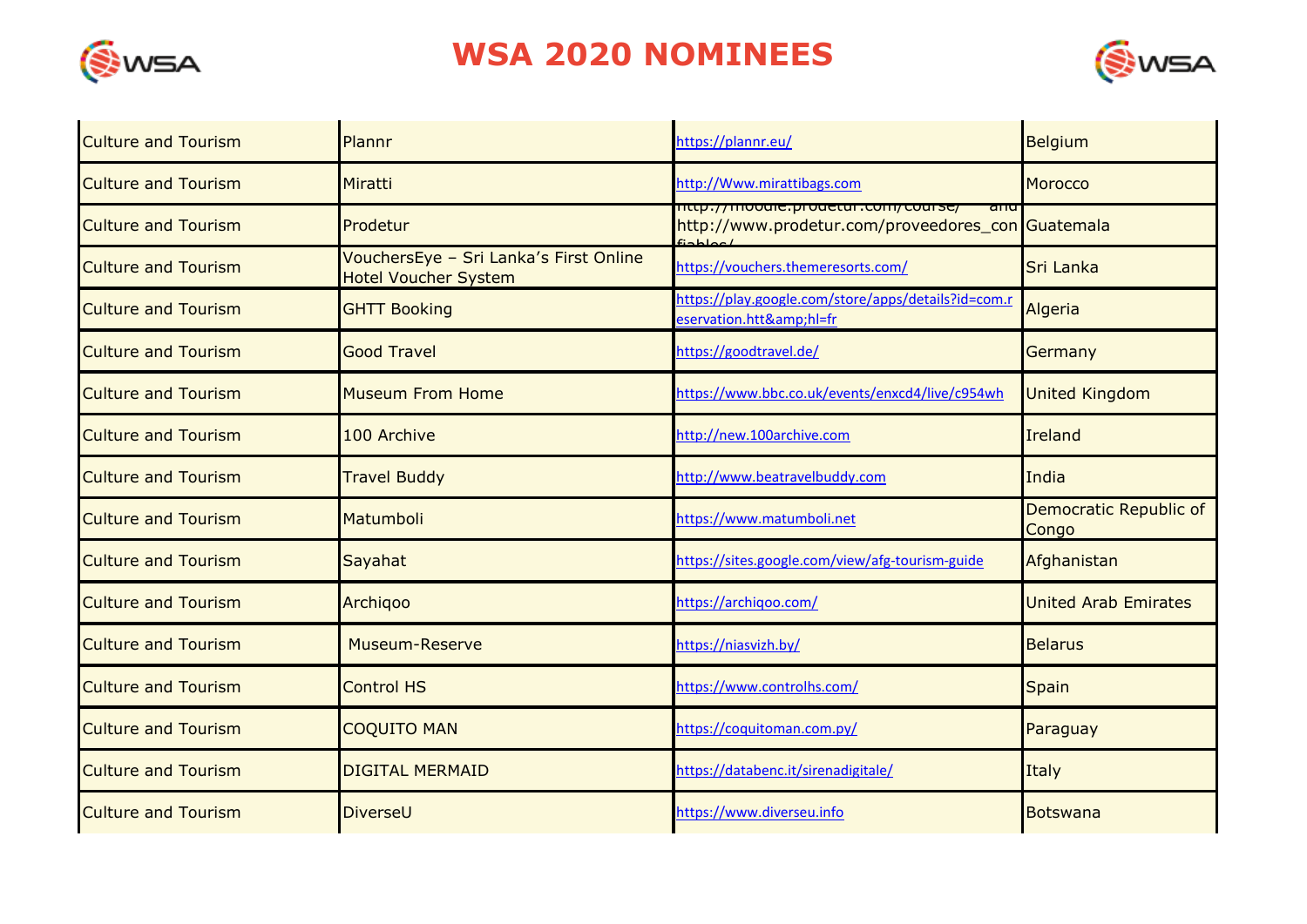



| <b>Environment and Green Energy</b> | <b>EDP EV.X</b>                                                                        | https://www.edp.com/pt-pt/inovacao/app-evx                            | Portugal        |
|-------------------------------------|----------------------------------------------------------------------------------------|-----------------------------------------------------------------------|-----------------|
| <b>Environment and Green Energy</b> | <b>Ricult Agriculture Tech</b>                                                         | www.ricult.com                                                        | Thailand        |
| <b>Environment and Green Energy</b> | Bee-O-Meter                                                                            | www.iot40systems.com                                                  | Austria         |
| <b>Environment and Green Energy</b> | Grid Integration of Solar Irrigation Pumps https://www.youtube.com/watch?v=snENbNYaWJ4 |                                                                       | Bangladesh      |
| <b>Environment and Green Energy</b> | Treebanks - Lets plant million trees in<br>Macedonia                                   | nttps://treebanks.com                                                 | North Macedonia |
| <b>Environment and Green Energy</b> | <b>Beewise</b>                                                                         | http://www.beewise.ag                                                 | Israel          |
| <b>Environment and Green Energy</b> | GreenPlat                                                                              | https://www.plataformaverde.com.br                                    | <b>Brazil</b>   |
| <b>Environment and Green Energy</b> | Reusable Face Shield                                                                   | https://gsc.org.ga/medical-face-shields                               | Qatar           |
| <b>Environment and Green Energy</b> | R-Create                                                                               | http://www.r-create.ro/                                               | Romania         |
| <b>Environment and Green Energy</b> | Ywaste. Food Wastage 2.0                                                               | www.ywasteapp.com                                                     | Australia       |
| <b>Environment and Green Energy</b> | farmbetter                                                                             | https://play.google.com/store/apps/details?id=io.far<br>mbetter&hl=de | Switzerland     |
| <b>Environment and Green Energy</b> | <b>Genecis Bioindustries</b>                                                           | http://www.genecis.co                                                 | Canada          |
| <b>Environment and Green Energy</b> | AgroSmart HSI - mobile flying laboratory<br>for sustainable agriculture                | nttps://www.art21.lt/en/innovations/crop-remote-<br>sensing.html      | Lithuania       |
| <b>Environment and Green Energy</b> | Easx Energy cX Platform                                                                | http://www.easx.solutions                                             | Mexico          |
| <b>Environment and Green Energy</b> | EnduranceElectric                                                                      | https://www.enduranceelectric.cl/                                     | Chile           |
| <b>Environment and Green Energy</b> | FLOEWS: Flood Early Warning System                                                     | floews-hub-smartfloews.hub.arcgis.com                                 | Nigeria         |
| <b>Environment and Green Energy</b> | <b>Planet Heroes</b>                                                                   | https://planetheroes.pl/                                              | Poland          |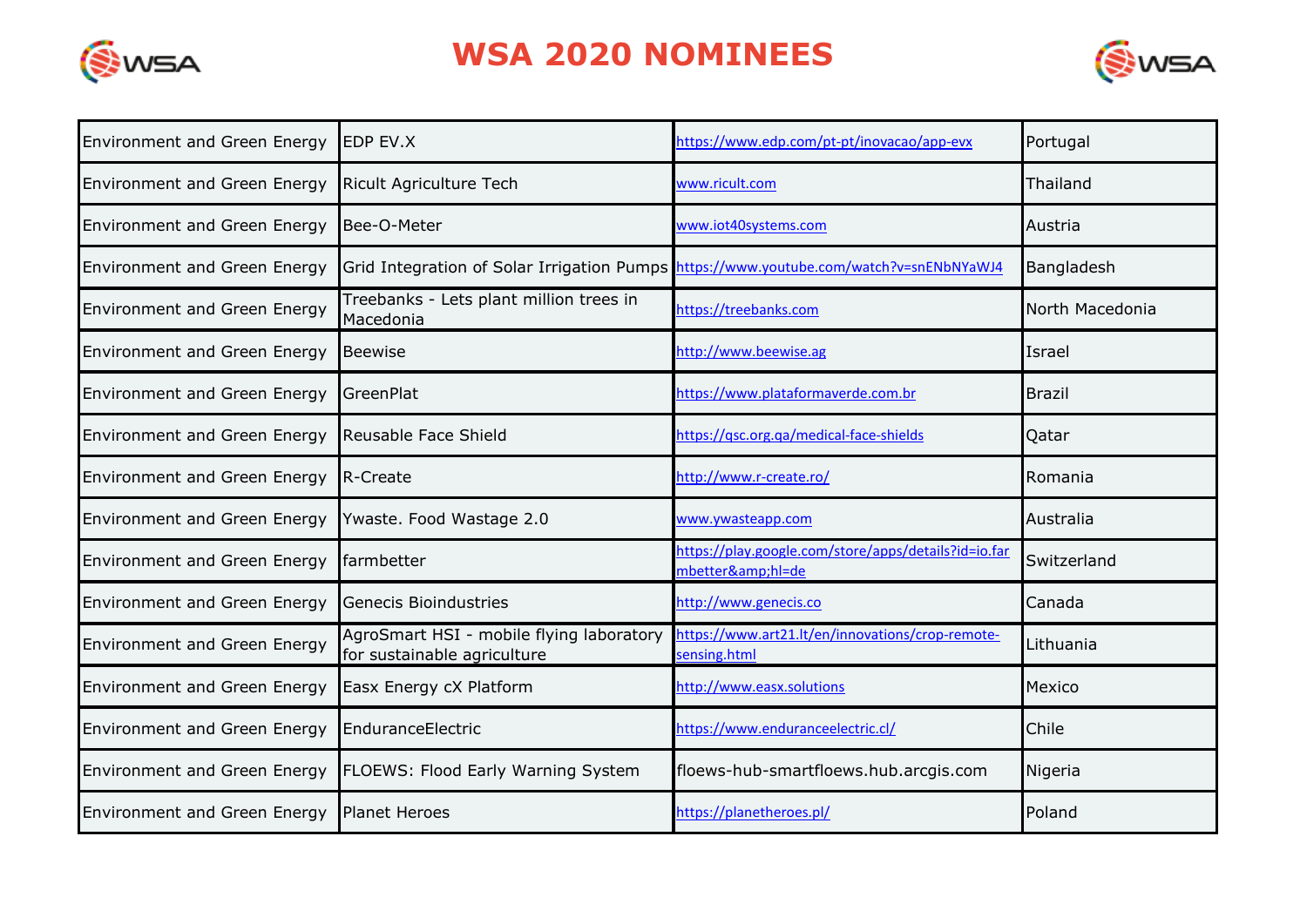



| <b>Environment and Green Energy</b> | Agremo                                                                | https://agremo.com/                                                                    | Serbia                          |
|-------------------------------------|-----------------------------------------------------------------------|----------------------------------------------------------------------------------------|---------------------------------|
| <b>Environment and Green Energy</b> | Turning Vinasse into Energy and drinking<br>water                     | http://www.crealab.com                                                                 | Argentina                       |
| <b>Environment and Green Energy</b> | Rational Electric                                                     | http://www.rationalelectric.com                                                        | Ghana                           |
| <b>Environment and Green Energy</b> | Radio Collar for Wild Elephant Tracking<br>And Security System        | https://dwc.egravitylk.com                                                             | Sri Lanka                       |
| <b>Environment and Green Energy</b> | Es mejor sin plasticos                                                | https://strawordinario.com/                                                            | Guatemala                       |
| Environment and Green Energy        | eevie - Your Climate Guide                                            | https://www.eevie.io/                                                                  | Germany                         |
| <b>Environment and Green Energy</b> | The Big Butterfly Count 2020                                          | http://www.bigbutterflycount.org                                                       | United Kingdom                  |
| <b>Environment and Green Energy</b> | Qpinch                                                                | https://www.qpinch.com/                                                                | Belgium                         |
| <b>Environment and Green Energy</b> | Crops diseases detection, monitoring and<br>prevenation apps          | www.deboenginering.com                                                                 | Ethiopia                        |
| <b>Environment and Green Energy</b> | Develop alternative energy based on<br>biomass                        | https://drive.google.com/file/d/1jw8whDwy666gCQip<br>FVb5ImYeG4jpbPax/view?usp=sharing | Kazakhstan                      |
| <b>Environment and Green Energy</b> | AgriMedia app                                                         | http://agrimediavideoapp.com/                                                          | India                           |
| <b>Environment and Green Energy</b> | Nuru Sarl                                                             | http://www.nuru.cd                                                                     | Democratic Republic of<br>Congo |
| <b>Environment and Green Energy</b> | Removing Barriers to Wind Power<br>Development in Belarus             | https://www.windpower.by/                                                              | <b>Belarus</b>                  |
| <b>Environment and Green Energy</b> | <b>Vok Bikes</b>                                                      | https://www.vokbikes.com/                                                              | Estonia                         |
| <b>Environment and Green Energy</b> | <b>ASSUM Autonomous Sanitary Sterilization</b><br>UltraViolet Machine | http://assum.tech/                                                                     | Spain                           |
| <b>Environment and Green Energy</b> | <b>BioMec</b>                                                         | http://www.biomec.co.mz                                                                | Mozambique                      |
| <b>Environment and Green Energy</b> | Capture - The Fitbit for your Carbon<br>Footprint                     | https://play.google.com/store/apps/details?id=app.th<br>ecapture.tracker               | Singapore                       |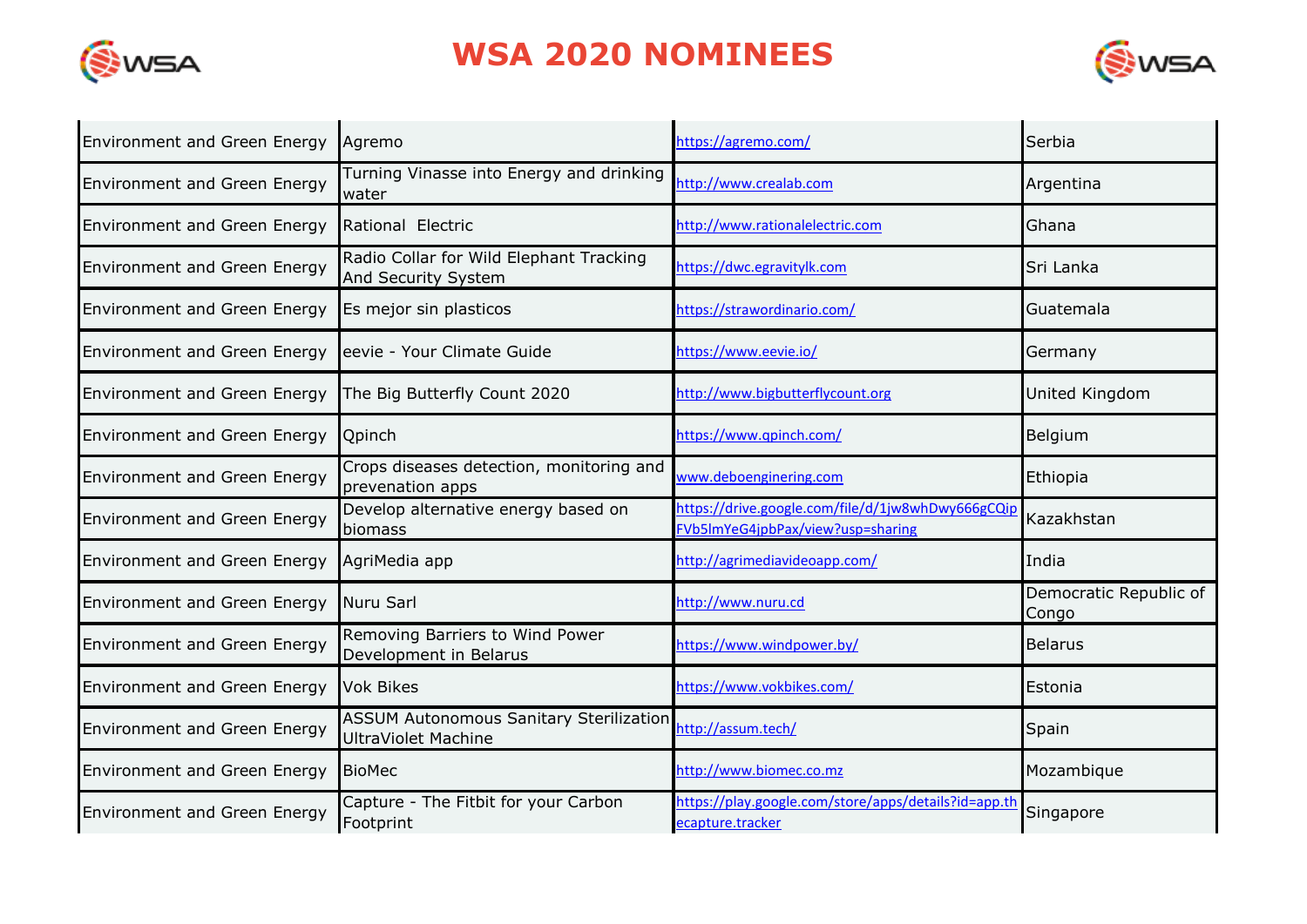



| Government and Citizen<br>Engagement | AirCare                                              | https://getaircare.com                                                               | North Macedonia |
|--------------------------------------|------------------------------------------------------|--------------------------------------------------------------------------------------|-----------------|
| Government and Citizen<br>Engagement | <b>ANDE</b>                                          | https://play.google.com/store/apps/details?id=py.gov<br>ande.droid.app.ande&hl=es_PY | Paraguay        |
| Government and Citizen<br>Engagement | Paigham (Message)                                    | https://wasiqkhan.github.io/paigham.github.io/                                       | Afghanistan     |
| Government and Citizen<br>Engagement | <b>Rural Senses</b>                                  | ruralsenses.com                                                                      | Israel          |
| Government and Citizen<br>Engagement | HelpTalk                                             | https://play.google.com/store/apps/details?id=com.o<br>key.helptalk2                 | Nigeria         |
| Government and Citizen<br>Engagement | Community WiFi Network of the Joven<br>Club          |                                                                                      | Cuba            |
| Government and Citizen<br>Engagement | ID.GOV.PT                                            | https://id.gov.pt/                                                                   | Portugal        |
| Government and Citizen<br>Engagement | <b>DER Online</b>                                    | http://www.der.sp.gov.br/WebSite/Servicos/Servicos<br>Online/MultasOnline.aspx       | <b>Brazil</b>   |
| Government and Citizen<br>Engagement | Document Automation system with Share<br>Idea        | www.bstibds.com                                                                      | Bangladesh      |
| Government and Citizen<br>Engagement | Qatar Open Data Portal                               | https://www.data.gov.ga/pages/home/                                                  | Qatar           |
| Government and Citizen<br>Engagement | Plaudernetz - the phone number against<br>loneliness | nttps://fuereinand.at/plaudernetz/                                                   | Austria         |
| Government and Citizen<br>Engagement | <b>Etimad Platform</b>                               | https://etimad.sa/                                                                   | Saudi Arabia    |
| Government and Citizen<br>Engagement | LBChain                                              | https://www.lb.lt/en/lbchain                                                         | Lithuania       |
| Government and Citizen<br>Engagement | CovidHelp by Zelos                                   | https://www.getzelos.com/case-studies/covidhelp-<br>coronavirus-crisis/              | Estonia         |
| Government and Citizen<br>Engagement | $CH+$                                                | https://projektchplus.ch/en/app                                                      | Switzerland     |
| Government and Citizen<br>Engagement | <b>PERC</b>                                          | https://www.perccanada.ca/                                                           | Canada          |
| Government and Citizen<br>Engagement | City Manager                                         | https://citymanager.online/                                                          | Romania         |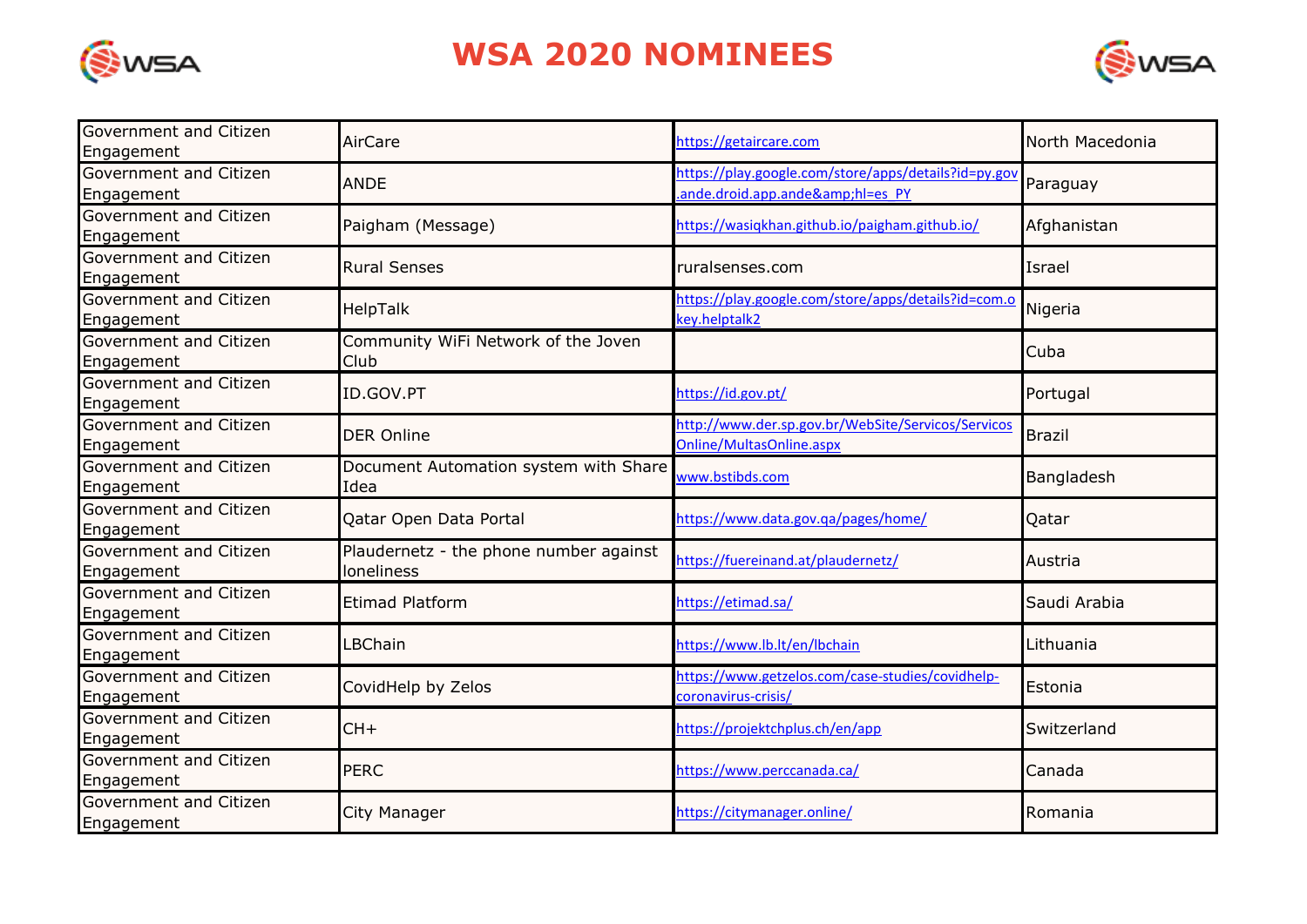



| Government and Citizen<br>Engagement | OS City Govstore Platform                                    | https://os.city/platform                                                      | Mexico                    |
|--------------------------------------|--------------------------------------------------------------|-------------------------------------------------------------------------------|---------------------------|
| Government and Citizen<br>Engagement | Erato                                                        | https://erato.hr/                                                             | Croatia                   |
| Government and Citizen<br>Engagement | Ipification                                                  | https://www.ipification.com                                                   | China                     |
| Government and Citizen<br>Engagement | Hoplr                                                        | https://www.hoplr.com/                                                        | Belgium                   |
| Government and Citizen<br>Engagement | My first salary                                              | https://mojaprvaplata.gov.rs/                                                 | Serbia                    |
| Government and Citizen<br>Engagement | <b>SEMA</b>                                                  | https://www.talktosema.org/                                                   | Uganda                    |
| Government and Citizen<br>Engagement | <b>DAATA IN SECONDS</b>                                      | http://www.dasec.africa                                                       | Morocco                   |
| Government and Citizen<br>Engagement | <b>JUDY</b>                                                  | https://www.judy.legal                                                        | Ghana                     |
| Government and Citizen<br>Engagement | Mining and Mineral Production Monitoring<br>Solution (mmPro) | https://mmpro.aasait.com/app                                                  | Sri Lanka                 |
| Government and Citizen<br>Engagement | Colibri                                                      | http://colibri.veeduriadistrital.gov.co/                                      | Colombia                  |
| Government and Citizen<br>Engagement | Open and e-government agenda for<br>Guatemala                | https://transparencia.gob.gt/                                                 | Guatemala                 |
| Government and Citizen<br>Engagement | Asefni                                                       | http://www.asefni.com                                                         | Algeria                   |
| Government and Citizen<br>Engagement | Entrepreneurial Spirit into our Schools                      | https://www.unternehmergeist-macht-<br>schule.de/DE/Startseite/home node.html | Germany                   |
| Government and Citizen<br>Engagement | Ugloo Campaign                                               | https://www.facebook.com/uglooo                                               | Mongolia                  |
| Government and Citizen<br>Engagement | <b>SERVISENIOR</b>                                           | https://www.servisenior.cl/                                                   | Chile                     |
| Government and Citizen<br>Engagement | Moscow Innovation Pilot Program                              | https://pilots.innoagency.ru                                                  | <b>Russian Federation</b> |
| Government and Citizen<br>Engagement | Tracking and Containment of COVID19<br>Pandemic              | https://test-tracecovid19.cdac.in/                                            | Kazakhstan                |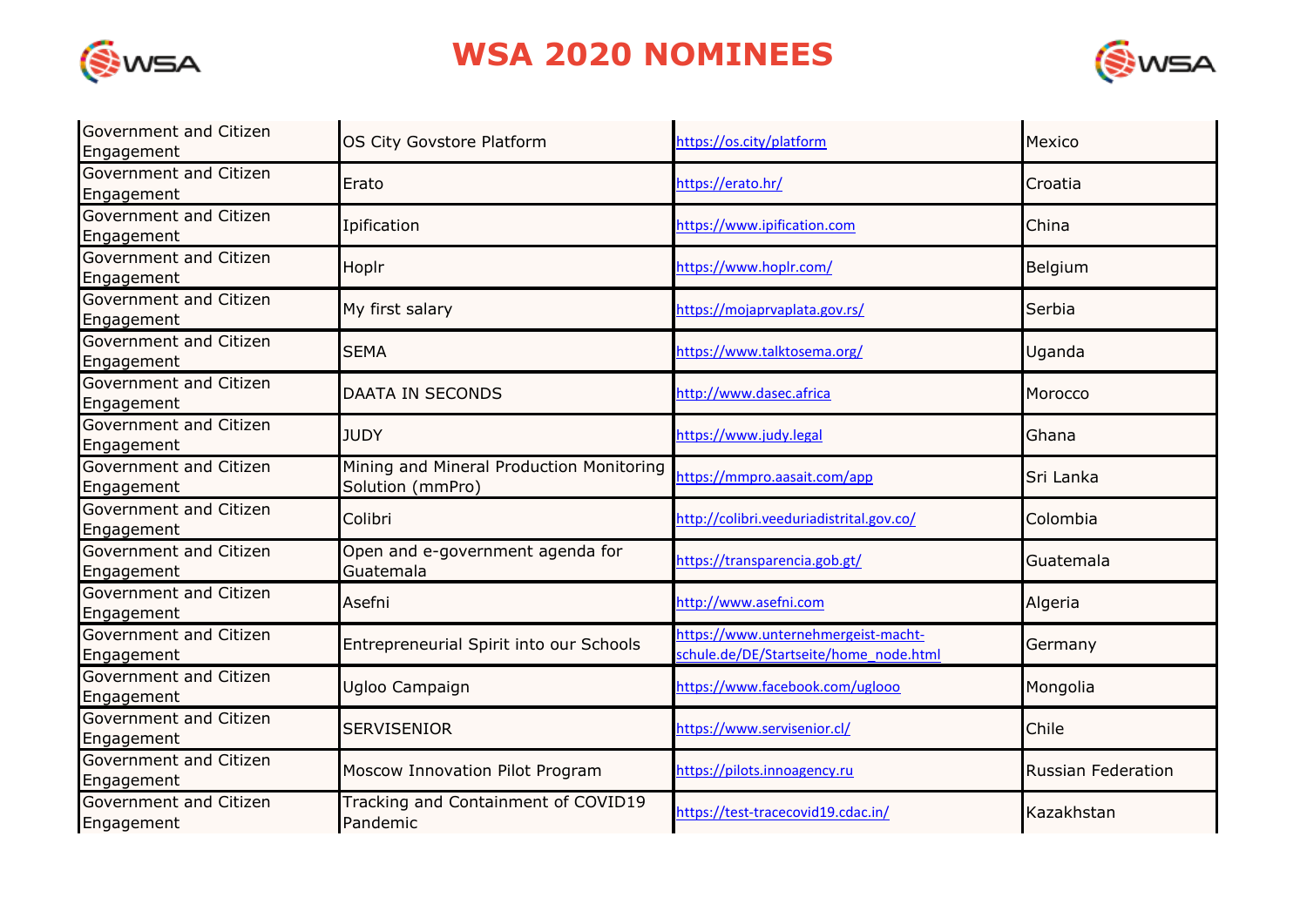



| Government and Citizen<br>Engagement | <b>Innovation Lab - ADISALab</b>                                            | http://lab.adisa.gov.al/ http://adisa.gov.al Albania                      |                                  |
|--------------------------------------|-----------------------------------------------------------------------------|---------------------------------------------------------------------------|----------------------------------|
| Government and Citizen<br>Engagement | Tobongisa Technologies                                                      | https://play.google.com/store/apps/details?id=com.t<br>obongisa&hl=fr≷=US | Congo, Democratic<br>Republic of |
| Government and Citizen<br>Engagement | Main Department of Justice of the Minsk<br>Regional Executive Committee     | https://minobljust.gov.by/                                                | <b>Belarus</b>                   |
| Government and Citizen<br>Engagement | my safe society                                                             | https://mysafesociety.wordpress.com/2018/06/25/m<br>y-safe-society/       | <b>United Arab Emirates</b>      |
| Government and Citizen<br>Engagement | Mr. Neiborhu                                                                | https://neiborhu.com                                                      | Spain                            |
| Government and Citizen<br>Engagement | <b>EASY LAWS</b>                                                            | https://www.easylaws.me/                                                  | Lebanon                          |
| Government and Citizen<br>Engagement | 112 Apps for DAY TO DAY HELP in<br><b>Emergency Situation</b>               | 112Indonesia.com                                                          | Indonesia                        |
| Government and Citizen<br>Engagement | Education in PNG through use of<br><b>Inspection Reporting using ICT</b>    | http://mypng.school/                                                      | Papua New Guinea                 |
| Government and Citizen<br>Engagement | 1mg App                                                                     | http://www.1mg.com                                                        | India                            |
| Government and Citizen<br>Engagement | sameview                                                                    | app.sameview.com.au                                                       | Australia                        |
| Health and Well-Being                | iLoF - Intelligent Lab on Fiber                                             | www.ilof.tech                                                             | Portugal                         |
| Health and Well-Being                | CareMonitor                                                                 | https://caremonitor.com.au/                                               | Australia                        |
| Health and Well-Being                | <b>Predictive Medicine</b>                                                  | https://panacura.tech                                                     | Thailand                         |
| Health and Well-Being                | Tebfact                                                                     | https://play.google.com/store/apps/details?id=com.t<br>ebfact.teb         | Palestine                        |
| Health and Well-Being                | Phelcom Eyer: Vision for the Future                                         | https://www.phelcom.com.br/en                                             | <b>Brazil</b>                    |
| Health and Well-Being                | FitKit #ExerciseFromHome                                                    | www.fitkit.app                                                            | North Macedonia                  |
| Health and Well-Being                | Fast Covid-19 Test Results via Digital App https://onlinebefunde-labor.com/ |                                                                           | Austria                          |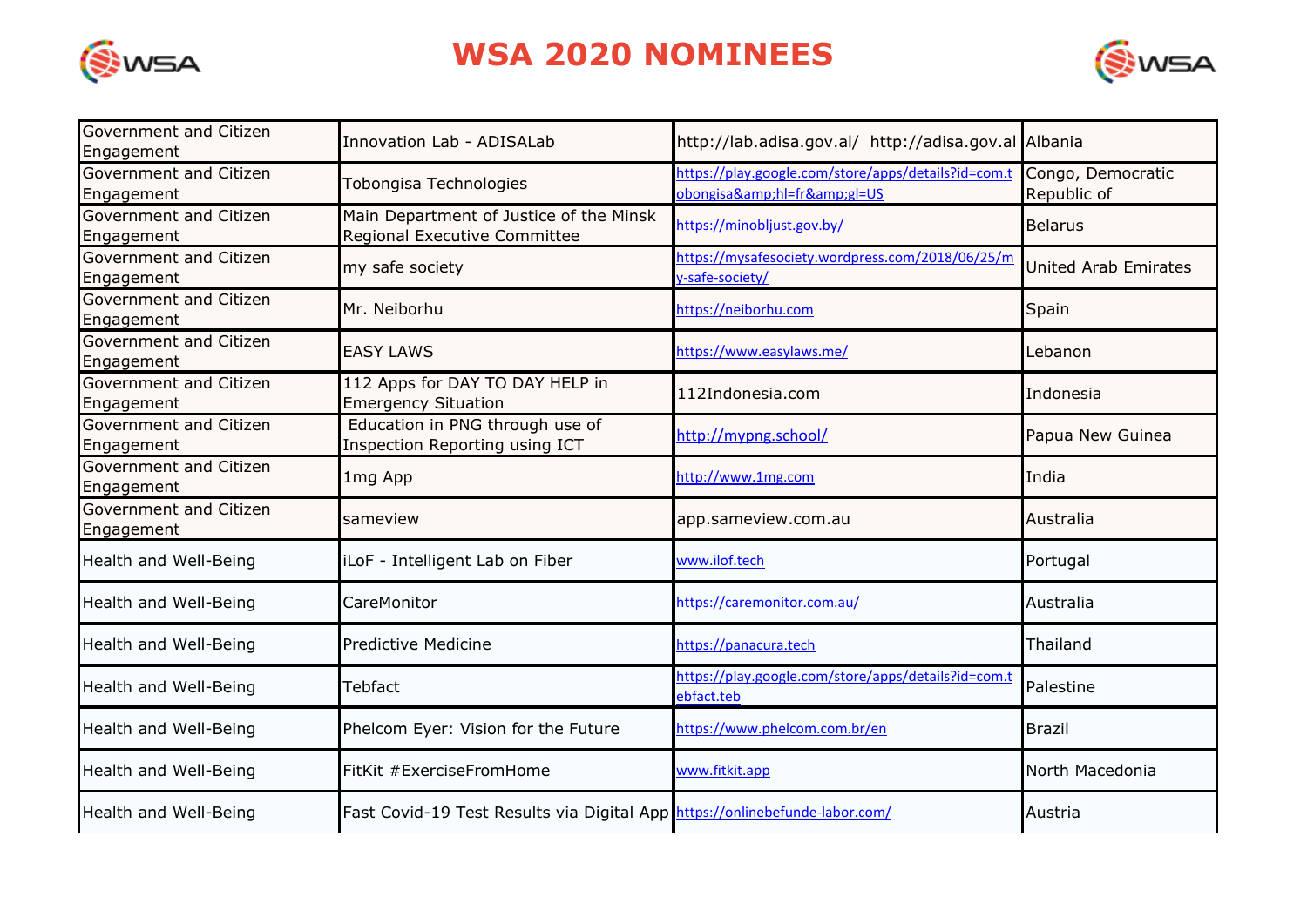



| Health and Well-Being | Monosheba                                                                  | https://monosheba.com                                             | Bangladesh   |
|-----------------------|----------------------------------------------------------------------------|-------------------------------------------------------------------|--------------|
| Health and Well-Being | Soapy                                                                      | https://soapywisdom.com/login                                     | Israel       |
| Health and Well-Being | <b>CLASSTAP</b>                                                            | https://www.classtap.com                                          | Qatar        |
| Health and Well-Being | Digital solution for monitoring lung<br>condition during COVID-19 pandemic | https://kamuhealth.com/kamu-releases-free-app-for-<br>asthmatics/ | Finland      |
| Health and Well-Being | Asifny App                                                                 | https://www.srca.org.sa/en/MobileApp                              | Saudi Arabia |
| Health and Well-Being | Kidola                                                                     | https://kidola.lu/                                                | Luxembourg   |
| Health and Well-Being | Zive.io                                                                    | https://zive.io/                                                  | Lithuania    |
| Health and Well-Being | Covidtogether                                                              | https://covid2geda.org/covid.apk                                  | Nigeria      |
| Health and Well-Being | Maple                                                                      | http://www.getmaple.ca                                            | Canada       |
| Health and Well-Being | Femyo                                                                      | https://www.femyo.ro/                                             | Romania      |
| Health and Well-Being | Activated Eye Sticker                                                      | https://web.facebook.com/Dr.Nuhaa                                 | Jordan       |
| Health and Well-Being | We+Care                                                                    | https://www.weplus.care                                           | Switzerland  |
| Health and Well-Being | Smart Hospital Management System -<br>FPT.eHospital 2.0+                   | https://vn.fpt-is.com/Views/healthcare/cid/21                     | Viet Nam     |
| Health and Well-Being | Jenny                                                                      | https://jenny.com.ai/                                             | Mexico       |
| Health and Well-Being | Burn to Give                                                               | https://burntogive.com/                                           | Chile        |
| Health and Well-Being | Progress Me                                                                | http://www.progressme.se                                          | Sweden       |
| Health and Well-Being | CoronAI                                                                    | https://www.youtube.com/watch?v=TvKnGL0Nr6w&a<br>$mp; t = 4s$     | China        |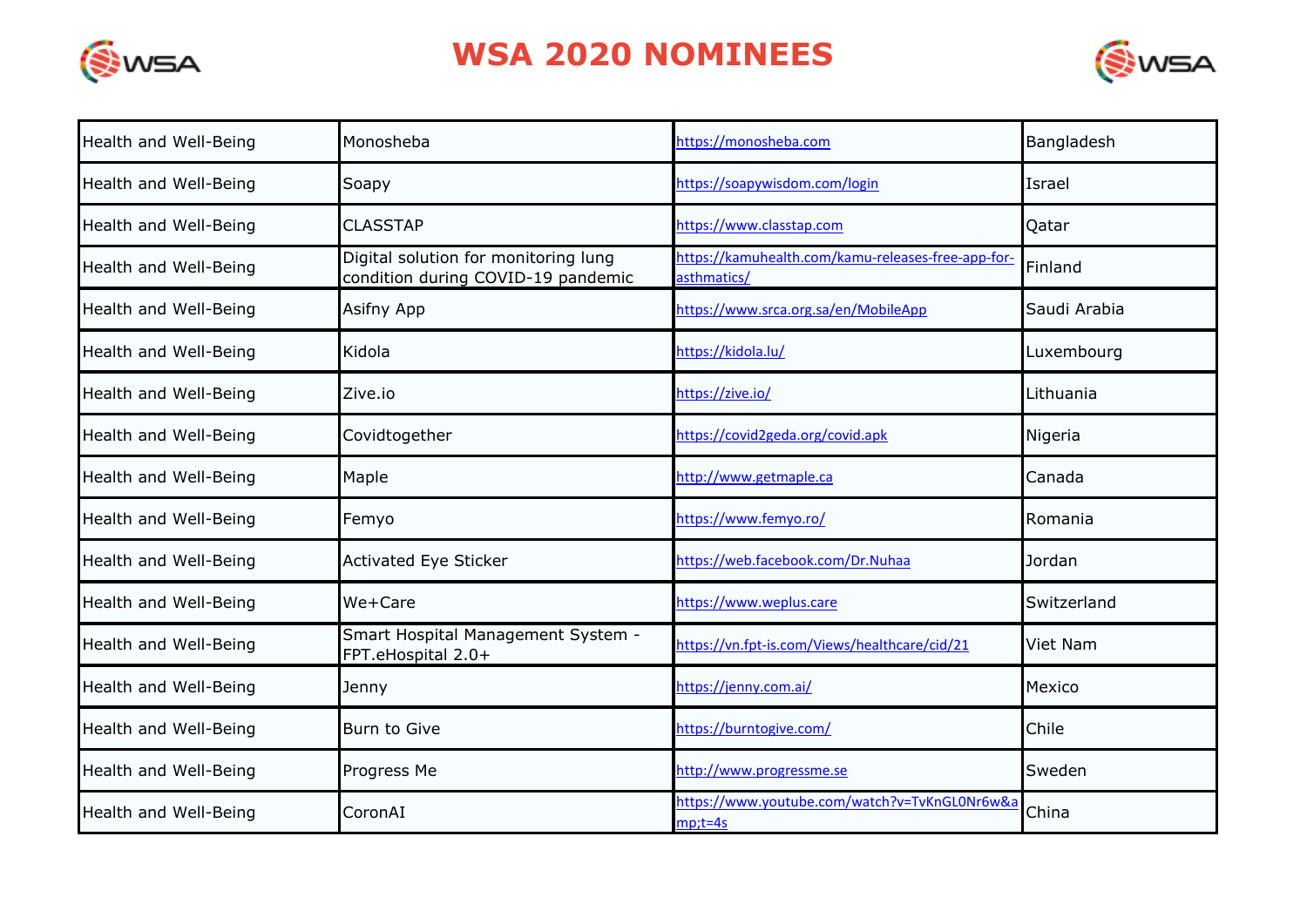



| Health and Well-Being | icoMetrix                                                    | https://icometrix.com/services/icolung      | Belgium                          |
|-----------------------|--------------------------------------------------------------|---------------------------------------------|----------------------------------|
| Health and Well-Being | TjopTjop - Digital health screening                          | ww.tjop-tjop.com                            | South Africa                     |
| Health and Well-Being | Learning at home                                             | http://www.aprenderencasa.com.ar            | Argentina                        |
| Health and Well-Being | SANTÉ CONNECT                                                | http://SanteConnect.ma                      | Morocco                          |
| Health and Well-Being | VirtualPT                                                    | https://www.youtube.com/watch?v=R0fg0wOEH6I | Sri Lanka                        |
| Health and Well-Being | Telemedicine project for Guatemala                           | https://www.bpinnovaciones.com/             | Guatemala                        |
| Health and Well-Being | Oxicoach                                                     | https://oxicoach.com                        | Algeria                          |
| Health and Well-Being | HearMe - online psychology counselling<br>for your employees | https://hearme.pl/en/for-business/          | Poland                           |
| Health and Well-Being | <b>CUREosity-mobile</b>                                      | https://www.cureosity.de/products           | Germany                          |
| Health and Well-Being | COVID Symptom Study                                          | https://covid.joinzoe.com/                  | United Kingdom                   |
| Health and Well-Being | <b>Smart Medicine Systems</b>                                | http://www.ibsgroup.kz/                     | Kazakhstan                       |
| Health and Well-Being | <b>COVID Feel Good</b>                                       | http://www.covidfeelgood.com                | Italy                            |
| Health and Well-Being | Pill - HealthLy App                                          | healthlyapp.com                             | Serbia                           |
| Health and Well-Being | Digital Health Access                                        | https://app.digitalhealthaccess.com/        | Ghana                            |
| Health and Well-Being | Agroweb - Smartlife                                          | http://www.agroweb.org<br>www.agroweb.news  | Albania                          |
| Health and Well-Being | <b>ARMMAN</b>                                                | http://www.armman.org                       | India                            |
| Health and Well-Being | Nuvens Watch                                                 | https://www.youtube.com/watch?v=U6ckdlho8XA | Congo, Democratic<br>Republic of |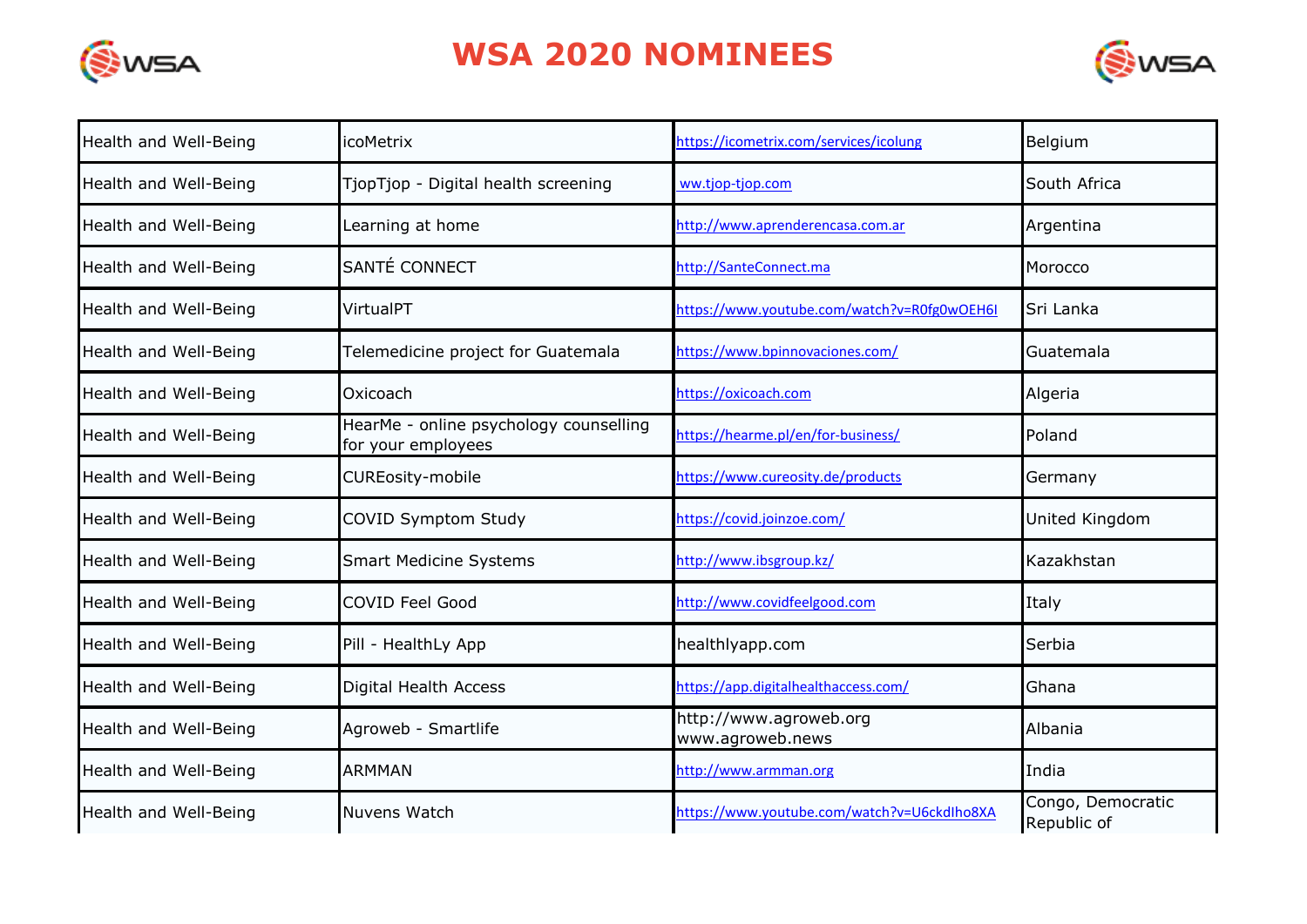



| Health and Well-Being            | Cyberbullying During the Pandemic                                                | https://www.youtube.com/watch?v=a7wNcXiFK3Y                                       | Gambia                      |
|----------------------------------|----------------------------------------------------------------------------------|-----------------------------------------------------------------------------------|-----------------------------|
| Health and Well-Being            | Covid-19 PY                                                                      | https://play.google.com/store/apps/details?id=py.gov<br>mitic.appcovid19&hl=es_PY | Paraguay                    |
| Health and Well-Being            | Hoia App                                                                         | https://hoia.me/                                                                  | Estonia                     |
| Health and Well-Being            | Volkovysk Central District Hospital                                              | https://volrb.by/ru/                                                              | <b>Belarus</b>              |
| Health and Well-Being            | b-resol                                                                          | https://b-resol.com/                                                              | Spain                       |
| Health and Well-Being            | Liber Health                                                                     | https://www.liberhealth.com                                                       | <b>United Arab Emirates</b> |
| Health and Well-Being            | FlyingThings                                                                     | https://www.micromek.net                                                          | Malawi                      |
| Health and Well-Being            | <b>TenaPort</b>                                                                  | www.TenaPort.com                                                                  | Ethiopia                    |
| Health and Well-Being            | More Life+                                                                       | https://play.google.com/store/apps/details?id=ability<br>co.mz.morelifev2         | Mozambique                  |
| Inclusion and Empowerment        | Wearable Braille SOS                                                             | www.wearablebraille.com                                                           | Portugal                    |
| <b>Inclusion and Empowerment</b> | Movie narrator mobile application for<br>people with visual impairment           | nttps://www.facebook.com/pannanaapp/?ref=bookm<br>arks                            | Thailand                    |
| Inclusion and Empowerment        | Spendonate                                                                       | www.spendonate.com                                                                | Azerbaijan                  |
| Inclusion and Empowerment        | Digital Menu                                                                     | https://digitalmenu.mk/                                                           | North Macedonia             |
| Inclusion and Empowerment        | Municipal Observatory for People with<br><b>Disabilities</b>                     | https://observatorio.smped.prefeitura.sp.gov.br/pain<br>eis                       | <b>Brazil</b>               |
| Inclusion and Empowerment        | skillset                                                                         | https://www.skillsetech.com/                                                      | Israel                      |
| Inclusion and Empowerment        | Bonocle                                                                          | https://bonocle.co/                                                               | Qatar                       |
| Inclusion and Empowerment        | Inclusive, responsible, sustanable local<br>economy with public purchasing power | www.workahead.co                                                                  | Finland                     |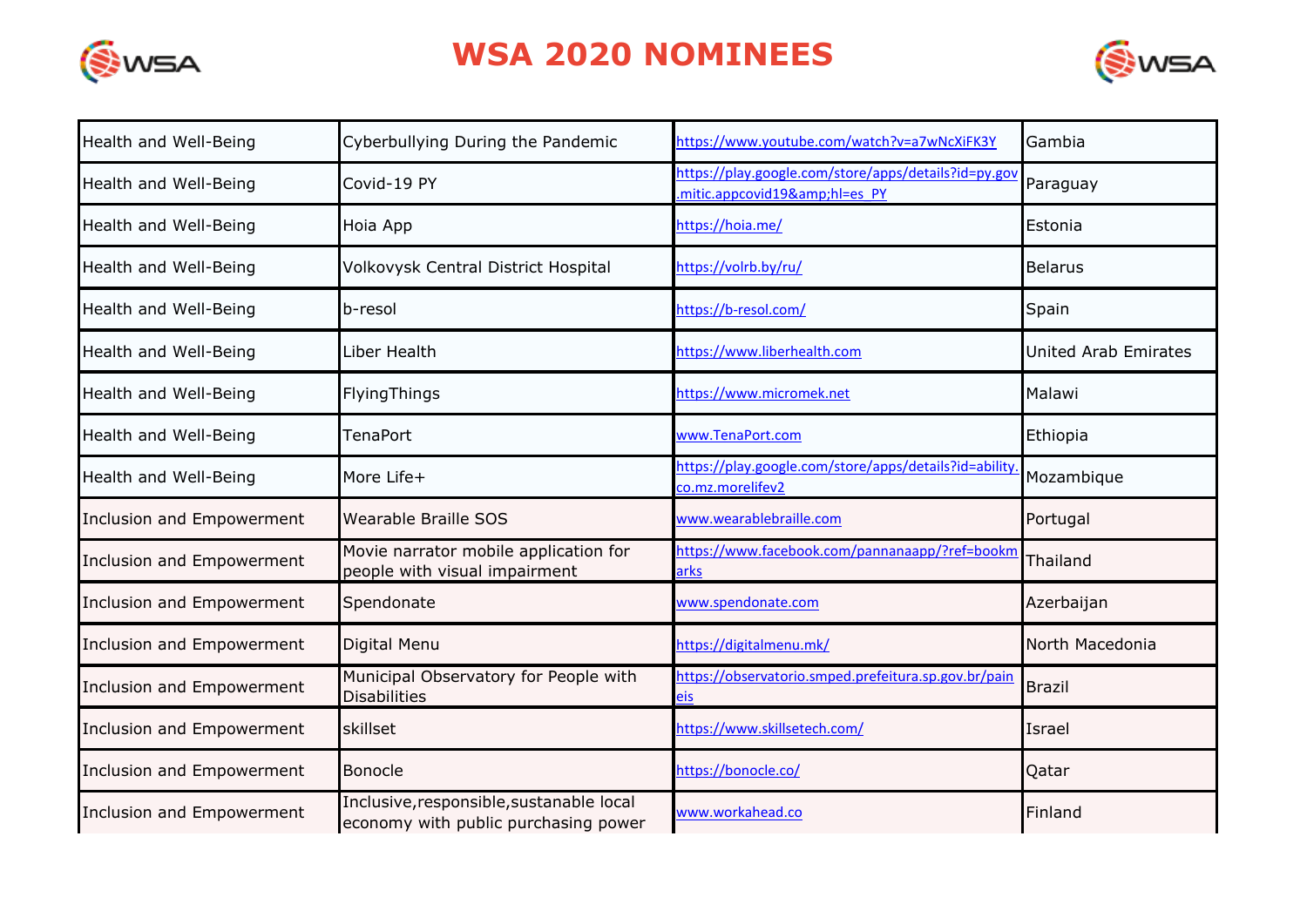



| Inclusion and Empowerment | Najiz Portal                                                                                                    | https://najiz.sa/applications/landing                                 | Saudi Arabia         |
|---------------------------|-----------------------------------------------------------------------------------------------------------------|-----------------------------------------------------------------------|----------------------|
| Inclusion and Empowerment | ARCHES - Accessible Ressources for<br>Cultural Heritage EcoSystems                                              | https://www.vrvis.at/en/research/research-<br>projects/arches         | Austria              |
| Inclusion and Empowerment | VoxiKids                                                                                                        | https://voxikids.com/                                                 | Romania              |
| Inclusion and Empowerment | Fooderloo                                                                                                       | https://play.google.com/store/apps/details?id=com.f<br>ooderloo&hl=en | Cyprus               |
| Inclusion and Empowerment | Aequaland                                                                                                       | https://aequaland.com/                                                | Switzerland          |
| Inclusion and Empowerment | Diversio                                                                                                        | https://diversio.com/                                                 | Canada               |
| Inclusion and Empowerment | Giving, Gifting, Helping                                                                                        | Sadaqqah.com                                                          | Nigeria              |
| Inclusion and Empowerment | My Team                                                                                                         | https://www.cancer.dk/sammenholdet                                    | Denmark              |
| Inclusion and Empowerment | Mindletic                                                                                                       | https://www.mindletic.com                                             | Lithuania            |
| Inclusion and Empowerment | <b>Migrant Connection</b>                                                                                       | https://conexionmigrante.com/                                         | Mexico               |
| Inclusion and Empowerment | ParrotOne                                                                                                       | www.parrotone.com                                                     | Poland               |
| Inclusion and Empowerment | e-glas                                                                                                          | https://www.kokolingo.hr/                                             | Croatia              |
| Inclusion and Empowerment | <b>Ghadi Production</b>                                                                                         | https://www.facebook.com/harhour.zeno                                 | Syrian Arab Republic |
| Inclusion and Empowerment | Bridging communication gap between people with<br>disabilities and the world through eye tracking<br>technology | http://www.senseet.com                                                | China                |
| Inclusion and Empowerment | Protagonist TOP (Technology +<br>opportunities+passion)                                                         | http://www.pasionenconenidos.com                                      | Argentina            |
| Inclusion and Empowerment | <b>BeCode</b>                                                                                                   | https://becode.org/                                                   | Belgium              |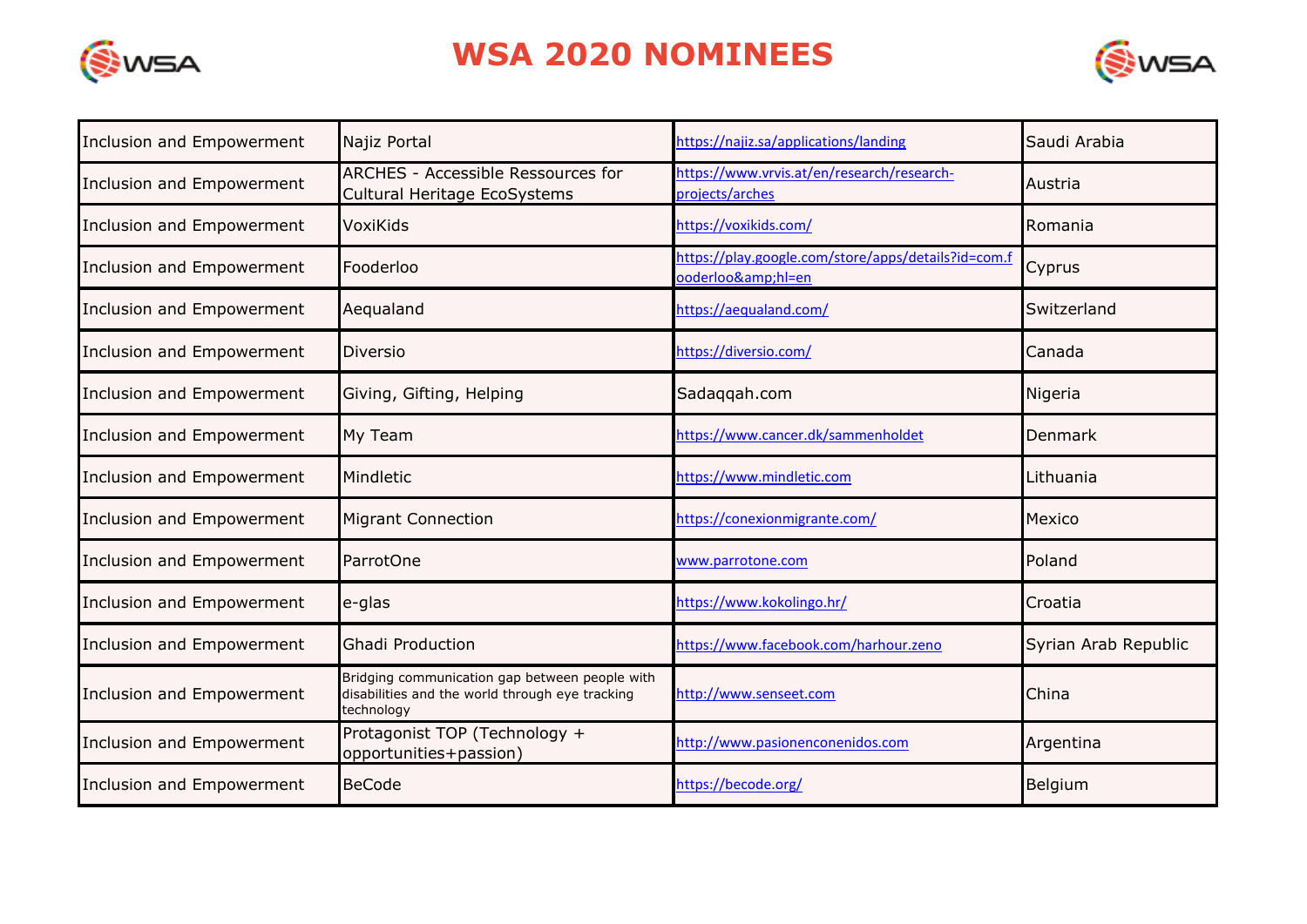



| Inclusion and Empowerment | Inversion y Desarrollo                                          | http://www.InversionyDesarrollo.net                                  | Guatemala                       |
|---------------------------|-----------------------------------------------------------------|----------------------------------------------------------------------|---------------------------------|
| Inclusion and Empowerment | e-Sign Reader                                                   | https://www.facebook.com/sumagadeaf/                                 | Sri Lanka                       |
| Inclusion and Empowerment | YottaCity                                                       | https://yottacity.com/                                               | Algeria                         |
| Inclusion and Empowerment | United We Stream                                                | https://unitedwestream.org/                                          | Germany                         |
| Inclusion and Empowerment | WelcoMe                                                         | http://Neatebox.com/welcome                                          | United Kingdom                  |
| Inclusion and Empowerment | Educated                                                        | http://www.educated.rs/                                              | Serbia                          |
| Inclusion and Empowerment | MaGrid                                                          | https://magrid.lu/                                                   | Luxembourg                      |
| Inclusion and Empowerment | MaishaPay                                                       | http://www.maishapay.net                                             | Congo Democratic<br>Republic of |
| Inclusion and Empowerment | <b>Future Heroes</b>                                            | https://futureheroes.ee/                                             | Estonia                         |
| Inclusion and Empowerment | <b>HesabCollect</b>                                             | http://www.collect.af                                                | Afghanistan                     |
| Inclusion and Empowerment | Childrens legal website                                         | https://mir.pravo.by/                                                | <b>Belarus</b>                  |
| Inclusion and Empowerment | <b>BECAL</b>                                                    | https://play.google.com/store/apps/details?id=py.bec<br>al&hl=es     | Paraguay                        |
| Inclusion and Empowerment | Piloting Accelerated Cash Transfer<br>Delivery                  | ittps.//policy<br>practice.oxfam.org.uk/publications/unblocked-cash- | Vanuatu                         |
| Inclusion and Empowerment | OK at home                                                      | http://www.okencasa.com                                              | Spain                           |
| Inclusion and Empowerment | NyX - Donation Management and Digital<br><b>Wallet Solution</b> | http://www.fawholding.com                                            | Lebanon                         |
| Inclusion and Empowerment | PNG Flying Labs - Coding and Droning for<br>Papua New Guinea    | https://www.youtube.com/watch?v=c2a38eO6H<br>fE&feature=youtu.be     | Papua New Guinea                |
| Inclusion and Empowerment | Agricolus platform                                              | http://www.agricolus.com                                             | Italy                           |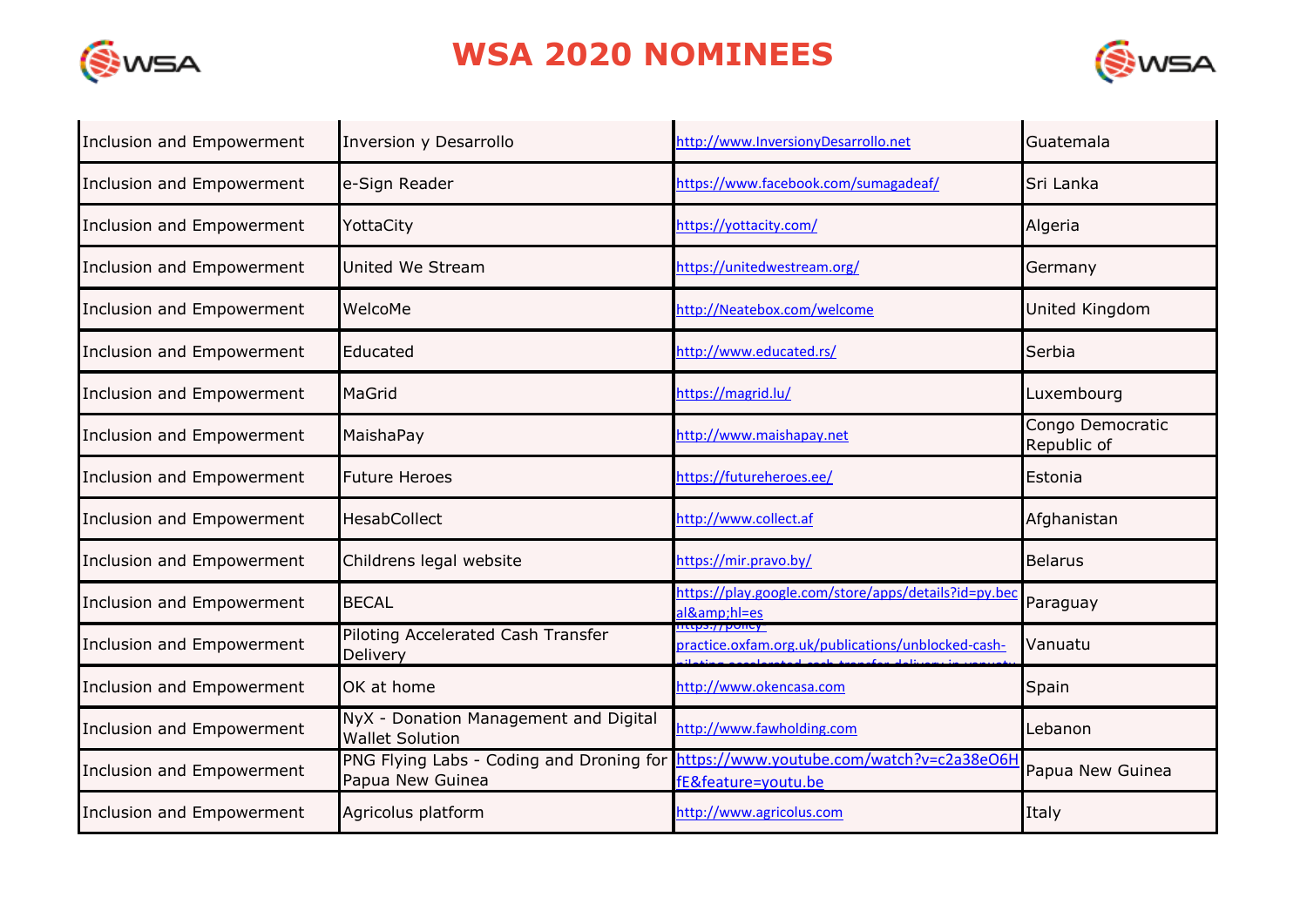



| Inclusion and Empowerment | praniSheba                                                            | https://pranisheba.com.bd/                                       | Bangladesh    |
|---------------------------|-----------------------------------------------------------------------|------------------------------------------------------------------|---------------|
| Inclusion and Empowerment | Pocketshalla                                                          | https://hiddenpocketscollective.org/radio/                       | India         |
| Inclusion and Empowerment | AvantCare by Illuminance Solutions                                    | nttps://www.avant.care                                           | Australia     |
| Inclusion and Empowerment | Nirvatechs                                                            | https://nirvatechs.com                                           | Palestine     |
| Inclusion and Empowerment | Fraccion                                                              | http://www.fraccion.cl                                           | Chile         |
| Learning and Education    | Kabulreads Trading                                                    | https://kabulreads.com/                                          | Afghanistan   |
| Learning and Education    | Perguntas da Especialidade                                            | www.perguntasdaespecialidade.pt                                  | Portugal      |
| Learning and Education    | jusoor                                                                | https://jusooor.com/                                             | Palestine     |
| Learning and Education    | Cubecast                                                              | http://www.realcast.io                                           | France        |
| Learning and Education    | Games-based Learning and Artificial<br>Intelligence to save the World | Educacross - www.educacross.com.br/en/                           | <b>Brazil</b> |
| Learning and Education    | Mawhiba Mobile App                                                    | https://apps.apple.com/us/app/mawhiba/id14802168<br>$34?$ Is = 1 | Saudi Arabia  |
| Learning and Education    | EduPoint                                                              | https://edupoint.org.ng/                                         | Nigeria       |
| Learning and Education    | PinoKIT                                                               | http://www.PinoKIT.com                                           | Armenia       |
| Learning and Education    | Sajdah                                                                | https://getsajdah.com/                                           | Qatar         |
| Learning and Education    | <b>Stories that Move</b>                                              | https://www.storiesthatmove.org/en/home/                         | Netherlands   |
| Learning and Education    | Annoto                                                                | https://www.annoto.net/                                          | Israel        |
| Learning and Education    | Memomoti                                                              | http://memomoti.com/                                             | Luxembourg    |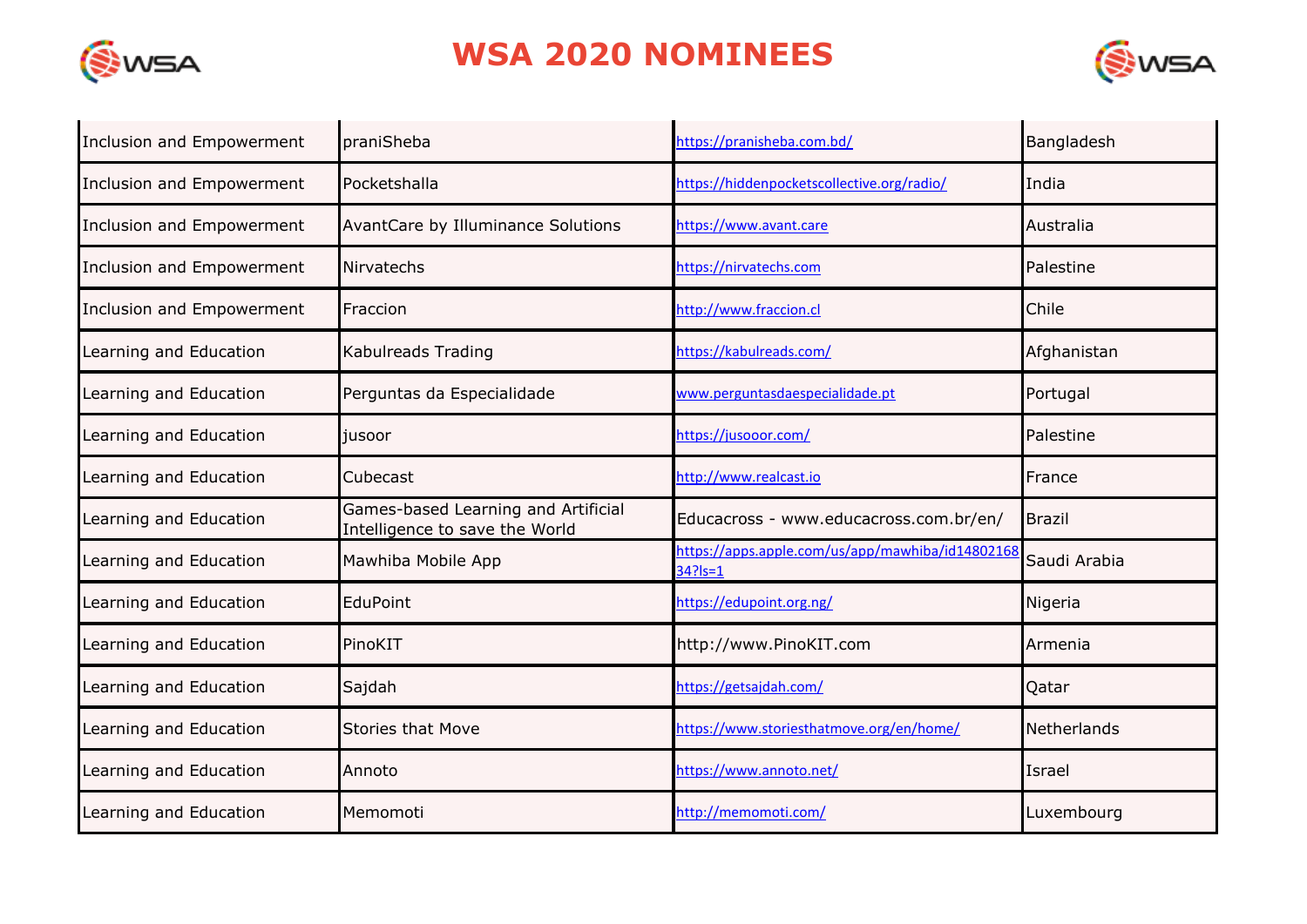



| Learning and Education | <b>IoT KIDS</b>                                                               | iotkidsig.com                                | Iraq                 |
|------------------------|-------------------------------------------------------------------------------|----------------------------------------------|----------------------|
| Learning and Education | LeaDo Learning Centre                                                         | https://www.leado.fi/en/product/leado-ilo-2/ | Finland              |
| Learning and Education | <b>Interpretation Centre of Cultural</b><br>Relations between Cuba and Europe | www.segundocabo.ohc.cu                       | Cuba                 |
| Learning and Education | <b>Boma</b>                                                                   | http://boma.global                           | Canada               |
| Learning and Education | <b>Skills For Future</b>                                                      | https://registreeru.tagasikooli.ee/          | Estonia              |
| Learning and Education | Izibac                                                                        | https://izibac.ro                            | Romania              |
| Learning and Education | Learning and Hiring Partnerships by<br><b>Brainster</b>                       | https://partners.brainster.co/               | North Macedonia      |
| Learning and Education | <b>Edu Enhancement</b>                                                        | https://www.eduenhancement.com/              | Switzerland          |
| Learning and Education | MentorPro                                                                     | https://www.mentorpro.cl/                    | Chile                |
| Learning and Education | SchuBu - the interactive schoolbook                                           | https://www.schubu.at/                       | Austria              |
| Learning and Education | Educraft                                                                      | https://www.edukraftas.lt/                   | Lithuania            |
| Learning and Education | Academy of the Future                                                         | http://www.academiadelfuturo.com             | Mexico               |
| Learning and Education | Edhance                                                                       | https://edhance.cz/                          | Czech Republic       |
| Learning and Education | <b>STEMI</b>                                                                  | https://www.stemi.education/                 | Croatia              |
| Learning and Education | History and Culture e-learning Platform                                       | https://chiculture.org.hk/                   | China                |
| Learning and Education | KLIKER - IT center for kids                                                   | https://klikercentar.rs/                     | Serbia               |
| Learning and Education | Amal (this means Hope)                                                        | https://thealphazed.com/                     | Syrian Arab Republic |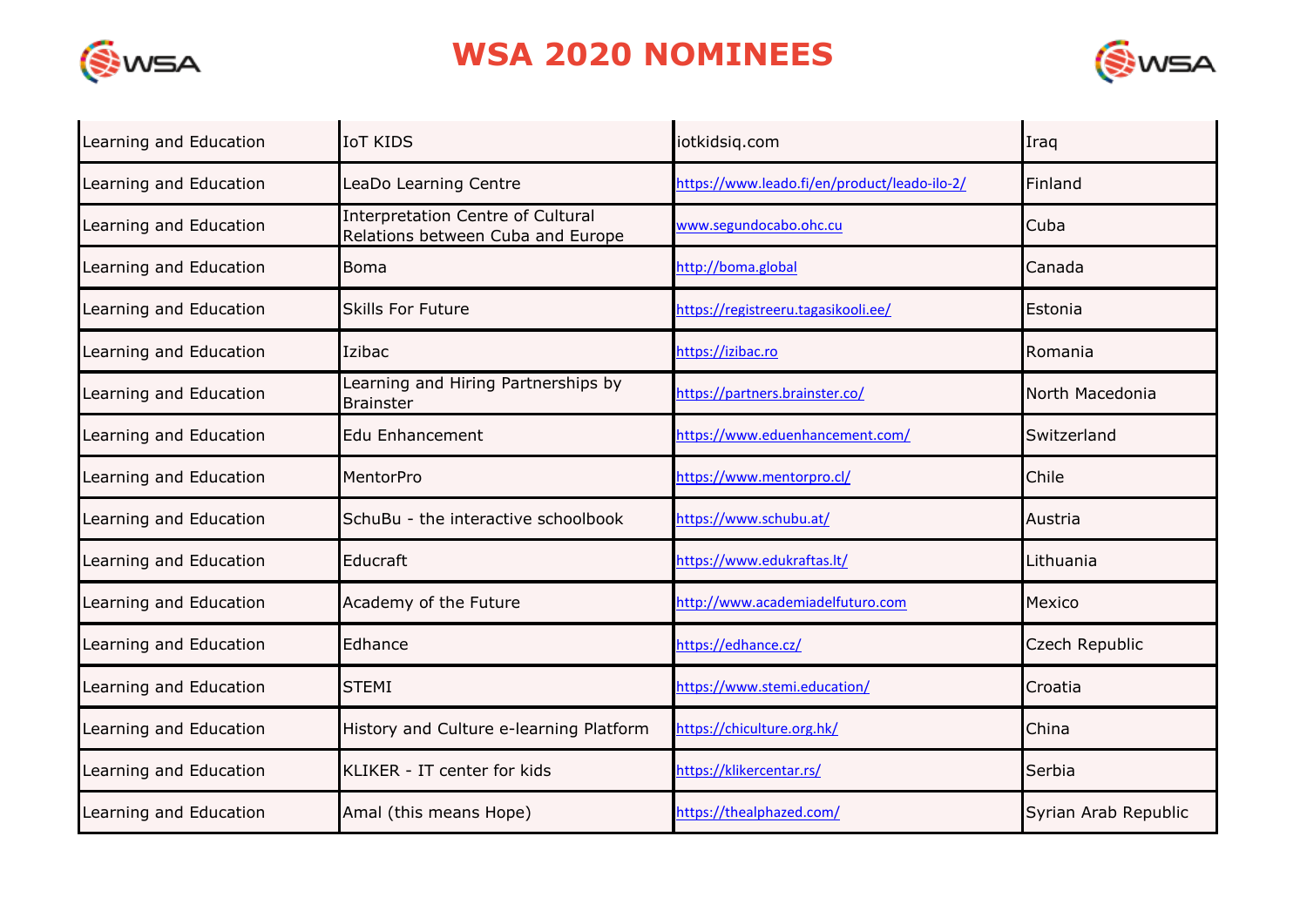



| Learning and Education | MySkillCamp                                                            | https://myskillcamp.com/en                                              | Belgium                          |
|------------------------|------------------------------------------------------------------------|-------------------------------------------------------------------------|----------------------------------|
| Learning and Education | <b>Booklick</b>                                                        | https://booklick.co/                                                    | Colombia                         |
| Learning and Education | Alquimétriicos - Creating at home                                      | http://alquimetricos.com/cursos/alquimetricos101/                       | Argentina                        |
| Learning and Education | Gavesha Education Platform                                             | http://www.makerstation.lk/gavesha                                      | Sri Lanka                        |
| Learning and Education | Chalkboard education                                                   | http://www.chalkboard.education                                         | Ghana                            |
| Learning and Education | Ludiversity                                                            | https://ludiversity.com                                                 | Guatemala                        |
| Learning and Education | Her Impact                                                             | https://herimpact.co/                                                   | Poland                           |
| Learning and Education | Onglais                                                                | http://Onglais.com                                                      | Algeria                          |
| Learning and Education | HPI Schul-Cloud - Your Digital Learning<br>Environment                 | https://hpi-schul-cloud.de                                              | Germany                          |
| Learning and Education | Tomyo                                                                  | https://tomyo.mn/                                                       | Mongolia                         |
| Learning and Education | English Gym 2.0                                                        | https://apps.apple.com/app/english-kids-2-<br>0/id1497892419            | <b>Russian Federation</b>        |
| Learning and Education | Alison                                                                 | https://alison.com                                                      | Ireland                          |
| Learning and Education | Robotics Arm for educational purposes                                  | https://hasrobotics.com/                                                | <b>Bosnia And</b><br>Herzegovina |
| Learning and Education | ReadToMe                                                               | http://www.englishbolo.com                                              | India                            |
| Learning and Education | Zungvi                                                                 | https://www.zungvi.com                                                  | Democratic Republic of<br>Congo  |
| Learning and Education | Center for Information Technologies of<br><b>Education Development</b> | http://iso.minsk.edu.by/                                                | <b>Belarus</b>                   |
| Learning and Education | <b>APPORANDU</b>                                                       | https://play.google.com/store/apps/details?id=com.p<br>regunta.py&hl=es | Paraguay                         |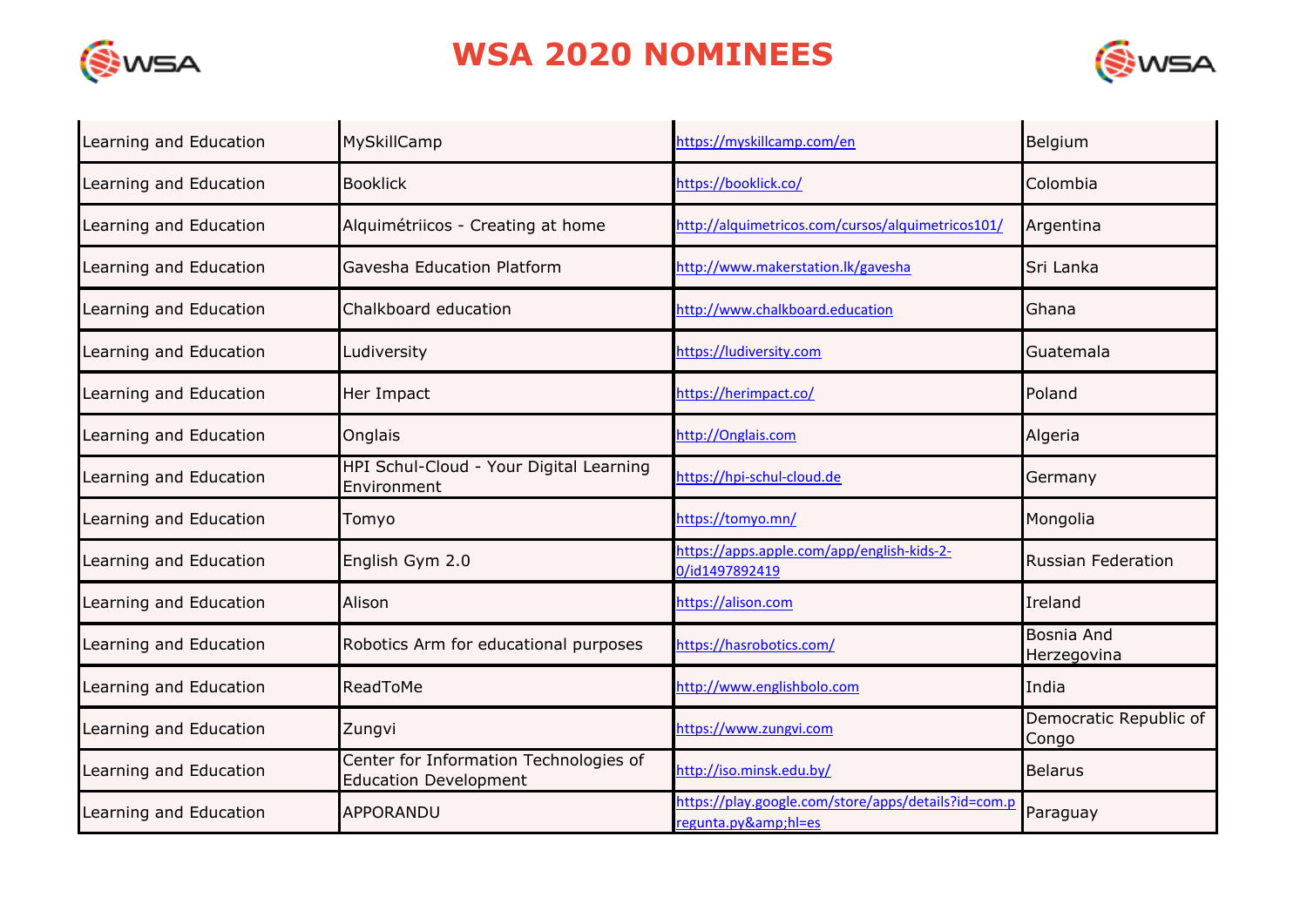



| Learning and Education                | Toc& Roll                                                            | http://www.minimusica.net                                                                                          | Spain            |
|---------------------------------------|----------------------------------------------------------------------|--------------------------------------------------------------------------------------------------------------------|------------------|
| Learning and Education                | Online Learning Management System                                    | http://www.tsmaslms.com/,<br>https://www.youtube.com/watch?v=n3nq4lej6                                             | Papua New Guinea |
| Learning and Education                | <b>MesoVET</b>                                                       | https://mesovet.al/                                                                                                | Albania          |
| Learning and Education                | Kamkalima                                                            | https://kamkalima.com/en/home                                                                                      | Lebanon          |
| Learning and Education                | Explicador                                                           | http://explicador.co.mz                                                                                            | Mozambique       |
| Learning and Education                | ParentTV                                                             | www.parenttv.com                                                                                                   | Australia        |
| Smart Settlements and<br>Urbanization | Condominium Solution - EV.Charge EDP                                 | http://evcharge.edp.pt                                                                                             | Portugal         |
| Smart Settlements and<br>Urbanization | Oxy Water Tank Cooler                                                | https://ibtiker.com/portfolio/oxy/?lang=en                                                                         | Qatar            |
| Smart Settlements and<br>Urbanization | OPEN INNOVATION - OPEN ALGORITHM<br><b>OPEN DATA</b>                 | https://api.vilnius.lt/                                                                                            | Lithuania        |
| Smart Settlements and<br>Urbanization | LogAir                                                               | logair.io                                                                                                          | Switzerland      |
| Smart Settlements and<br>Urbanization | CitySense                                                            | https://citysense.co/                                                                                              | Chile            |
| Smart Settlements and<br>Urbanization | DYNAMIX MAPPER UNIQUE SOFTWARE<br>PLATFORM FOR 3D MAPPING            | www.visiondynamix.com                                                                                              | North Macedonia  |
| Smart Settlements and<br>Urbanization | Green Corner                                                         | nttps.//piay.google.com/store/apps/uetails<br>?id=com.recoapp2&hl=en_US and<br>teoilleachar ealadhuarda anticatiol | Romania          |
| Smart Settlements and<br>Urbanization | Tamkeen (E-Loan) System                                              | https://eloan.sidf.gov.sa/login                                                                                    | Saudi Arabia     |
| Smart Settlements and<br>Urbanization | Giving customers, employees and citizens<br>new options to travel    | https://www.fluidtime.com/en/fluidhub/                                                                             | Austria          |
| Smart Settlements and<br>Urbanization | ArboSmart                                                            | https://www.arbosmart.com/                                                                                         | Croatia          |
| Smart Settlements and<br>Urbanization | District and Rural Ward Governance and<br>Socialeconomic Empowerment | https://postcourier.com.pg/using-geospatial-<br>technology-for-agriculture-in-east-new-britain/                    | Papua New Guinea |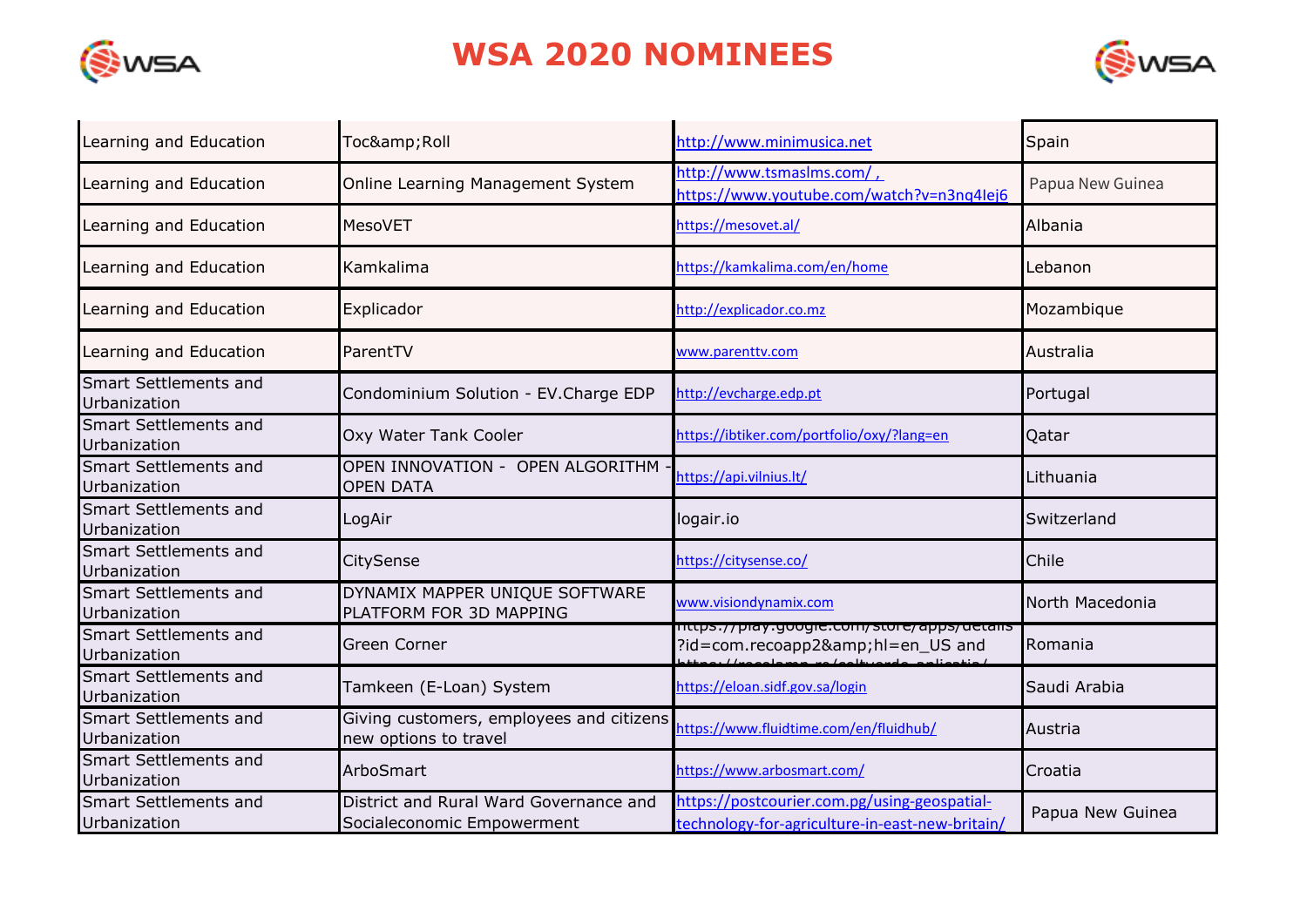



| Smart Settlements and<br>Urbanization        | Smart city services                                                      | https://aleksandarmastilovic.com/2020/02/02/smarto<br>ityservices/       | Serbia                          |
|----------------------------------------------|--------------------------------------------------------------------------|--------------------------------------------------------------------------|---------------------------------|
| Smart Settlements and<br>Urbanization        | Parkey                                                                   | http://parkey.io                                                         | Poland                          |
| <b>Smart Settlements and</b><br>Urbanization | Rombit                                                                   | https://rombit.be/worker-safety-solutions/                               | Belgium                         |
| Smart Settlements and<br>Urbanization        | Ai Voice Instant Interpretation+Live<br>Video Shopping Platform          | www.wetrade.com.hk                                                       | China                           |
| Smart Settlements and<br>Urbanization        | ThermoTerra - Humidity Power                                             | https://www.humiditypower.com/                                           | Israel                          |
| <b>Smart Settlements and</b><br>Urbanization | La Nueva Mobilidad                                                       | https://www.lanuevamovilidad.gt/                                         | Guatemala                       |
| Smart Settlements and<br>Urbanization        | Air Quality Management                                                   | https://hawadawa.com/                                                    | Germany                         |
| Smart Settlements and<br>Urbanization        | Non-intrusive Echolocation System for<br><b>Visually Impaired People</b> | http://sezual.com/                                                       | Kazakhstan                      |
| Smart Settlements and<br>Urbanization        | Lumebot                                                                  | http://www.lumebot.com                                                   | Estonia                         |
| Smart Settlements and<br>Urbanization        | Barikoi                                                                  | https://barikoi.com                                                      | Bangladesh                      |
| Smart Settlements and<br>Urbanization        | <b>AgriBros Market</b>                                                   | http://www.agribros.market                                               | Democratic Republic of<br>Congo |
| Smart Settlements and<br>Urbanization        | Cofundie                                                                 | http://www.cofundie.com                                                  | Ghana                           |
| Smart Settlements and<br>Urbanization        | Agroayuda Nemu                                                           | https://play.google.com/store/apps/details?id=py.gov<br>senatics.app mag | Paraguay                        |
| Smart Settlements and<br>Urbanization        | <b>Automatic Traffic Monitoring</b>                                      | https://sites.google.com/view/automatictrafficmonito<br>ring/home        | Afghanistan                     |
| Smart Settlements and<br>Urbanization        | Ekapraekt                                                                | https://ekapraekt.by/                                                    | <b>Belarus</b>                  |
| Smart Settlements and<br>Urbanization        | arrelsfundacio                                                           | https://www.arrelsfundacio.org/en/get-involved/app/ Spain                |                                 |
| Smart Settlements and<br>Urbanization        | MyKi                                                                     | https://myki.com/                                                        | Lebanon                         |